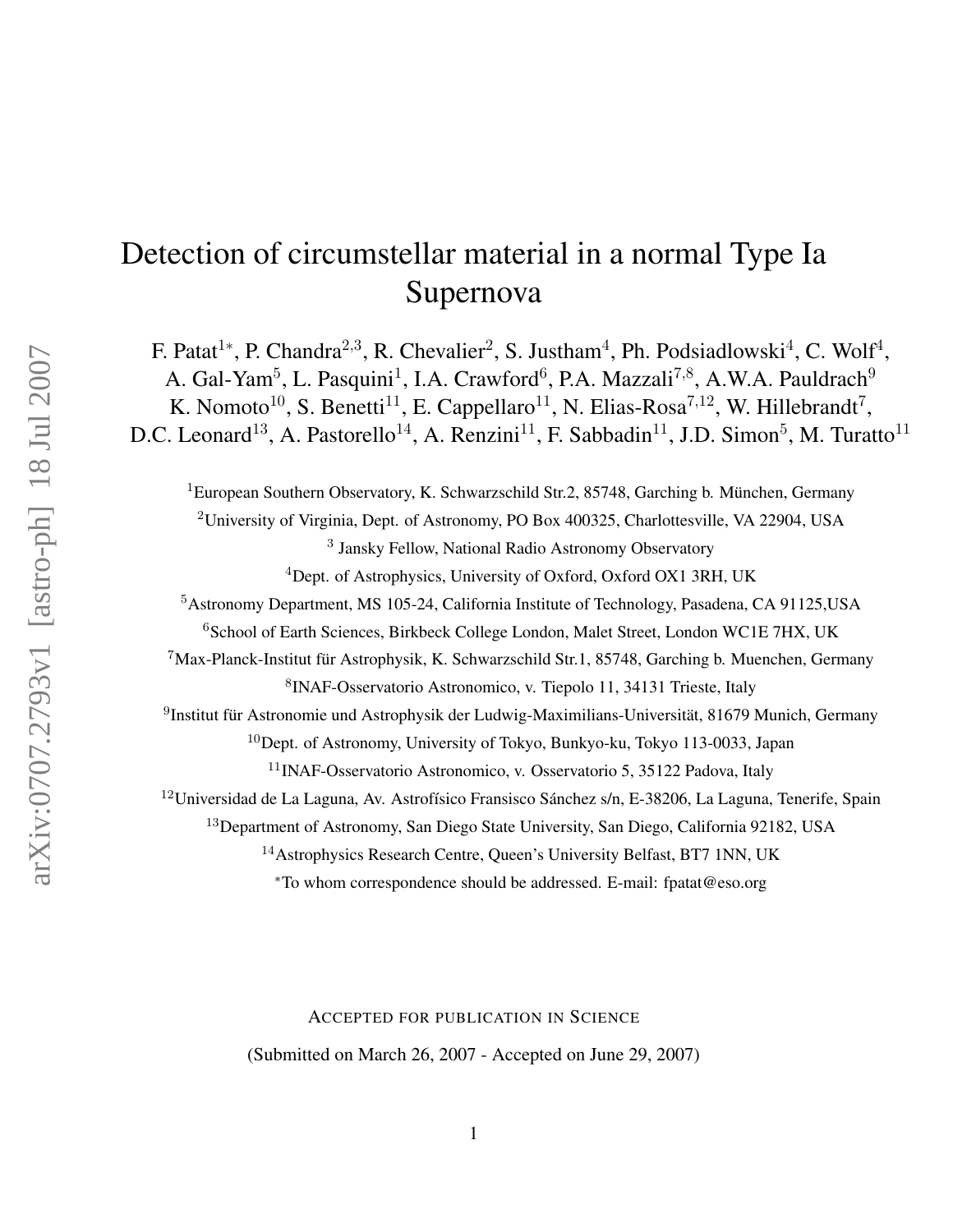Type Ia supernovae are thought to be thermonuclear explosions of accreting white dwarfs that reach a critical mass limit. Despite their importance as cosmological distance indicators, the nature of their progenitors has remained controversial. Here we report the detection of circumstellar material in a normal Type Ia supernova. The expansion velocities, densities and dimensions of the circumstellar envelope indicate that this material was ejected from the progenitor system. The relatively low expansion velocities appear to favor a progenitor system where a white dwarf accretes material from a companion star which is in the red-giant phase at the time of explosion.

Due to their extreme luminosities and high homogeneity, Type Ia Supernovae have been used extensively as cosmological reference beacons to trace the evolution of the Universe *(1, 2)*. However, despite significant recent progress, the nature of the progenitor stars and the physics which govern these powerful explosions have remained very poorly understood *(3, 4)*. In the presently favored single-degenerate model, the supernova progenitor is a white dwarf in a close binary accreting from a non-degenerate companion *(5)*; the white dwarf explodes in a thermonuclear explosion when it approaches the Chandrasekhar limit. A direct method for investigating the nature of the progenitor systems of Type Ia supernovae (hereafter SNe Ia) is to search for signatures of the material transferred to the accreting white dwarf in the circumstellar material (CSM). Previous attempts have aimed at detecting the radiation which would arise from the interaction between the fast moving SN ejecta and the slow moving CSM in the form of narrow emission lines *(6)*, radio *(7)* and X-ray emission *(8)*. The most stringent upper limit to the mass loss rate set by radio observations is as low as  $3\times10^{-8}$  solar masses per year ( $M_\odot$  yr $^{-1})$ for an assumed wind velocity of 10 km s<sup>−</sup><sup>1</sup> *(7)*. Two remarkable exceptions are represented by two peculiar SNe Ia, SN 2002ic and SN 2005gj, which have shown extremely pronounced hydrogen emission lines *(9, 10)*, that have been interpreted as a sign of strong ejecta-CSM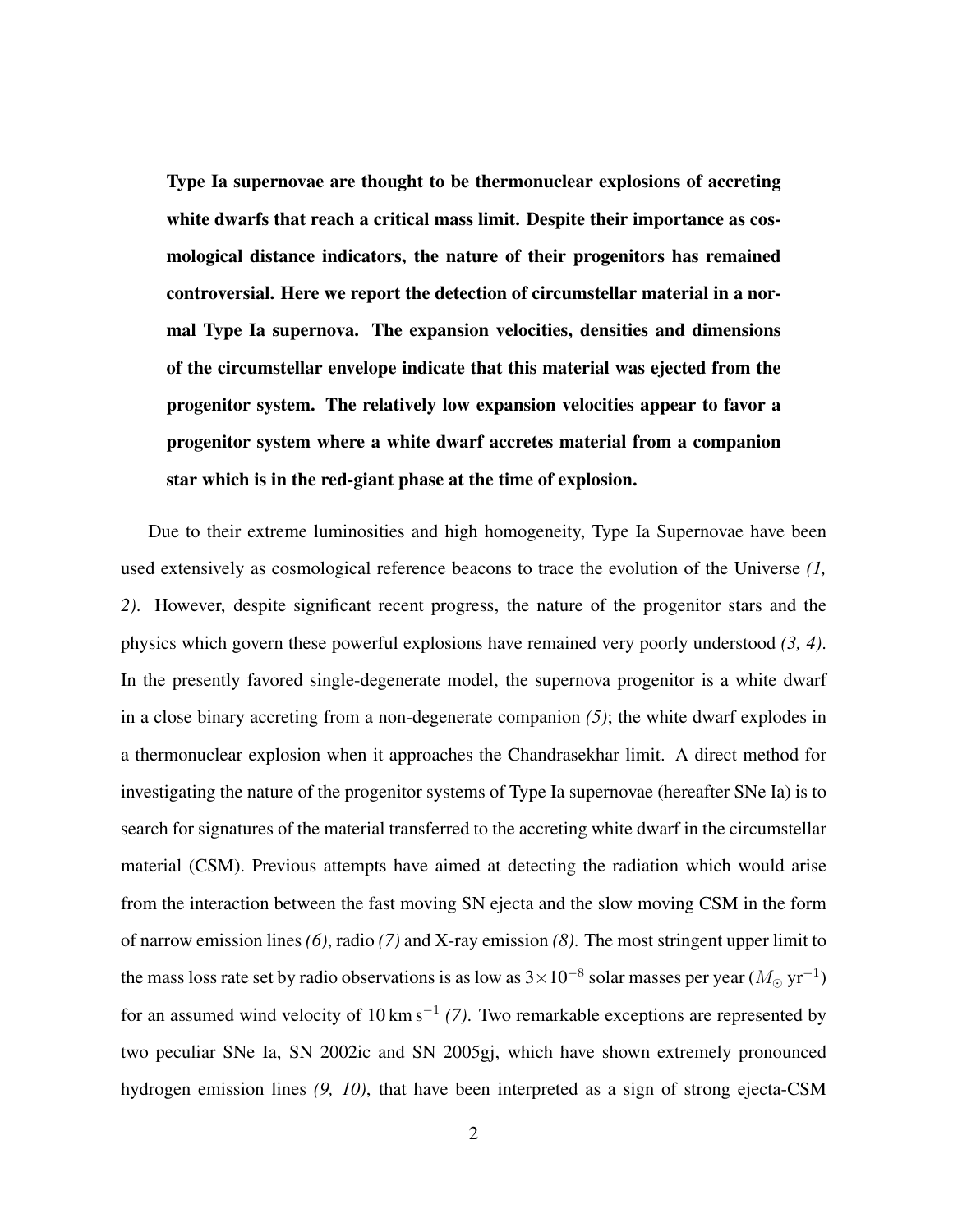interaction *(11)*. However, the classification of these supernovae as SNe Ia has recently been questioned *(12)*, and even if they were SN Ia, they are unlikely to account for normal Type Ia explosions *(7)* that, so far, lack any signature of mass transfer from a hypothetical donor. Here, we report direct evidence of CSM in a SN Ia that has shown a normal behavior at X-ray, optical and radio wavelengths.

SN 2006X was discovered in the Virgo Cluster spiral galaxy NGC 4321 *(13)*. A few days later, the object was classified as a normal Type Ia event occurring  $1 - 2$  weeks before maximum light, which was affected by substantial extinction *(14)*. Prompt Very Large Array (VLA) observations have shown no radio source at the SN position *(15)*, establishing one of the deepest and earliest limits for radio emission from a Type Ia, and implying a mass-loss rate of less than a few 10<sup>-8</sup> M<sub>☉</sub> yr<sup>-1</sup> (for a low wind velocity of 10 km s<sup>-1</sup>). The SN was not visible in the 0.2–10 keV X-rays band down to the SWIFT satellite detection limit *(8)*.

We have observed SN 2006X with the Ultraviolet and Visual Echelle Spectrograph mounted at the European Southern Observatory 8.2m Very Large Telescope. Observations were carried out on four different epochs, which correspond to days −2, +14, +61 and +121 with respect to B-band maximum light. Additionally, a fifth epoch  $\frac{day +105}{xy}$  was covered with the High Resolution Echelle Spectrometer mounted at the 10m Keck telescope *(16)*. The most remarkable finding from our data is the clear evolution seen in the profile of the Na I D lines (5889.95, 5895.92 Å). In fact, besides a strongly saturated and constant component, arising in the host galaxy disk (see section S2, Fig. S1), a number of features spanning a velocity range of about 100 km s<sup>−</sup><sup>1</sup> appear to vary significantly with time (Fig. 1, Fig. S2). SN 2006X is projected onto the receding side of the galaxy, and the component of the rotation velocity along the line of sight at the apparent SN location is about  $+75 \text{ km s}^{-1}$  (17), which coincides with the strongly saturated Na I D component, the saturated Ca II H&K lines, and a weakly saturated CN vibrational band (0-0) (Fig. 2, Fig. S1). This and the lack of time evolution proves that the deep absorption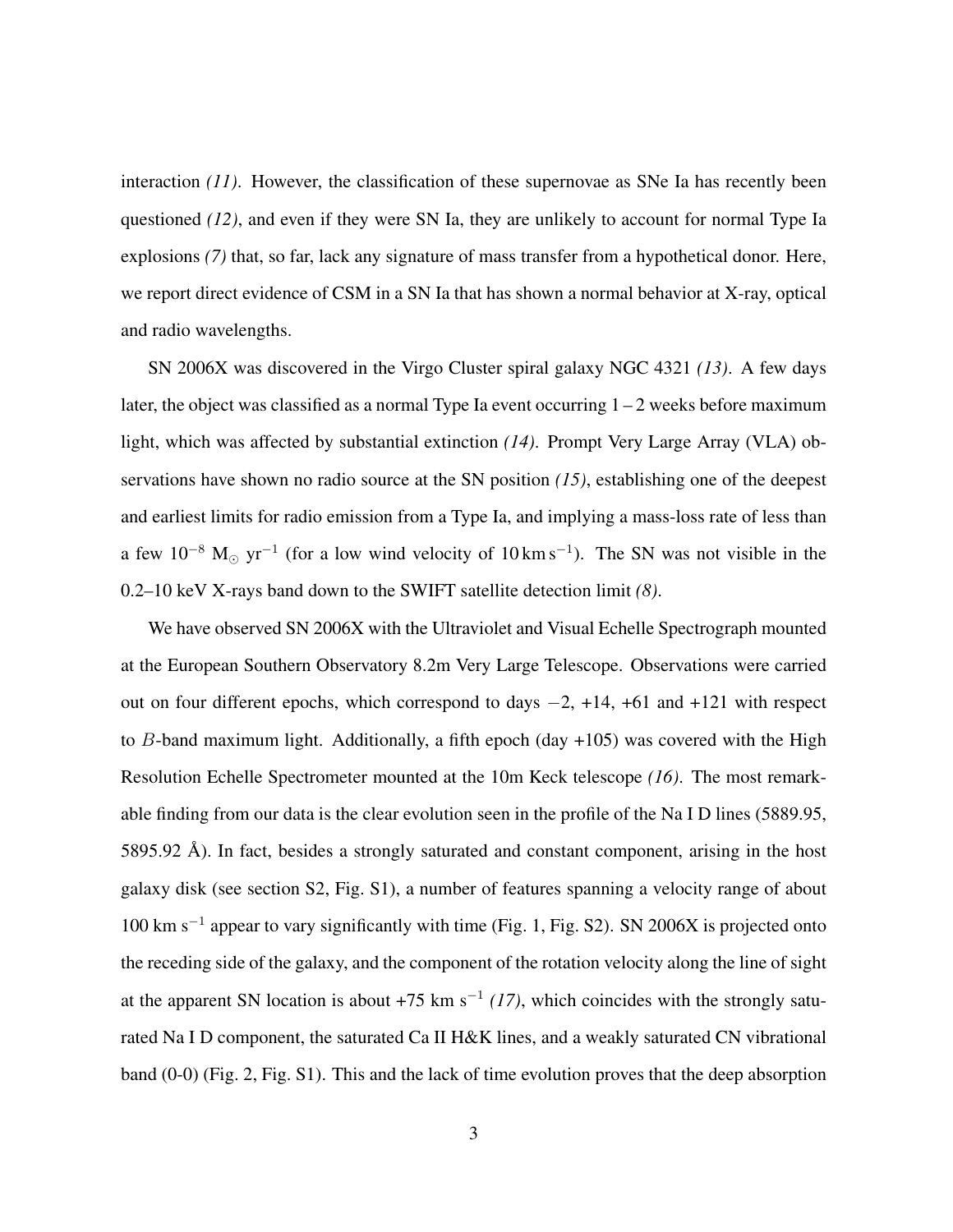

Figure 1: Time evolution of the Sodium  $D_2$  component region as a function of elapsed time since B-band maximum light. The heliocentric velocities have been corrected to the rest-frame using the host galaxy recession velocity. All spectra have been normalized to their continuum. In each panel, the dotted curve traces the atmospheric absorption spectrum.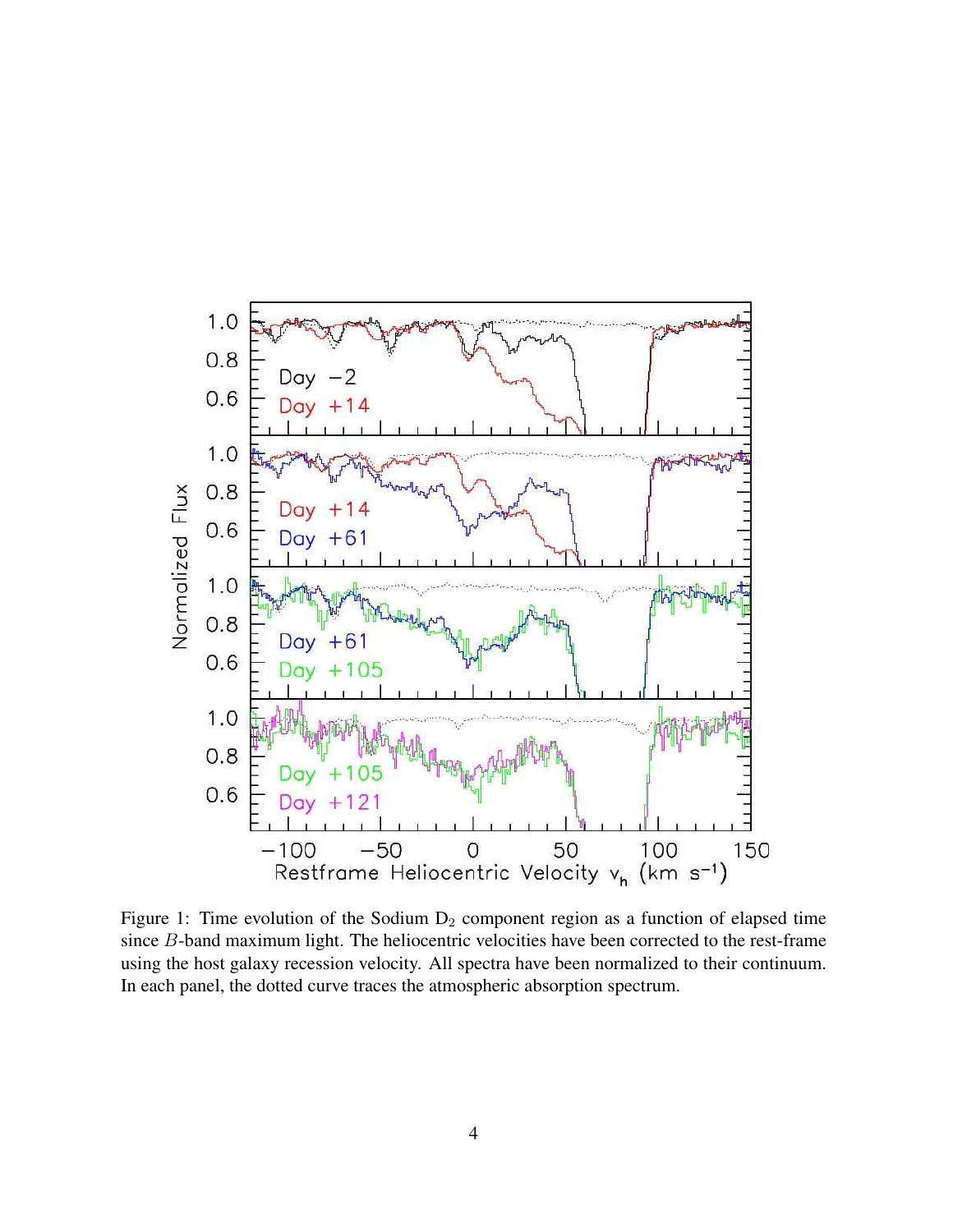arises within the disk of NGC 4321 in an interstellar molecular cloud (or system of clouds) that is responsible for the bulk of the reddening suffered by SN 2006X (see text S2).

In contrast, the relatively blue-shifted structures of the Na I D lines show a rather complex evolution. The number of features, their intensity and width are difficult to establish. Nevertheless, for the sake of discussion, four main components, which we will indicate as A, B, C and D, can be tentatively identified in the first two epochs (Fig. 2). Components B, C and D strengthen between day −2 and day +14 while component A remains constant during this time interval. The situation becomes more complicated on day +61: components C and D clearly start to decrease in strength, but component B remains almost constant and component A becomes definitely deeper and is accompanied by a wide absorption that extends down to a rest-frame heliocentric velocity  $v_h \simeq -50$  km s<sup>-1</sup> (Fig. 1, Fig. S2). After this epoch there is no evidence of evolution, and component A remains the most intense feature up to the last phase covered by our observations, more than four months after the explosion.

Variable interstellar absorption on comparably short timescales has been claimed for some Gamma Ray Bursts (GRB), and it has been attributed by some authors to line-of-sight geometrical effects, due to the fast GRB expansion coupled to the patchy nature of the intervening absorbing clouds *(18)*. Our data clearly show that despite the marked evolution in the Na I D lines, Ca II H&K components do not change with time (see Fig. 2, Fig. S3 and the discussion in sections S3 and S4). Therefore, in the case of SN 2006X, transverse motions in the absorbing material and line-of-sight effects due to the fast SN photosphere expansion (typically  $10^4$  km  $s^{-1}$ ) can be definitely excluded, since they would cause variations in all absorption features.

For this reason we conclude that the Na I features seen in SN 2006X, arising in a number of expanding shells (or clumps), evolve because of changes in the CSM ionization conditions induced by the variable SN radiation field. In this context, the different behavior seen in the Na I and Ca II lines is explained in terms of the lower ionization potential of Na I (5.1 eV,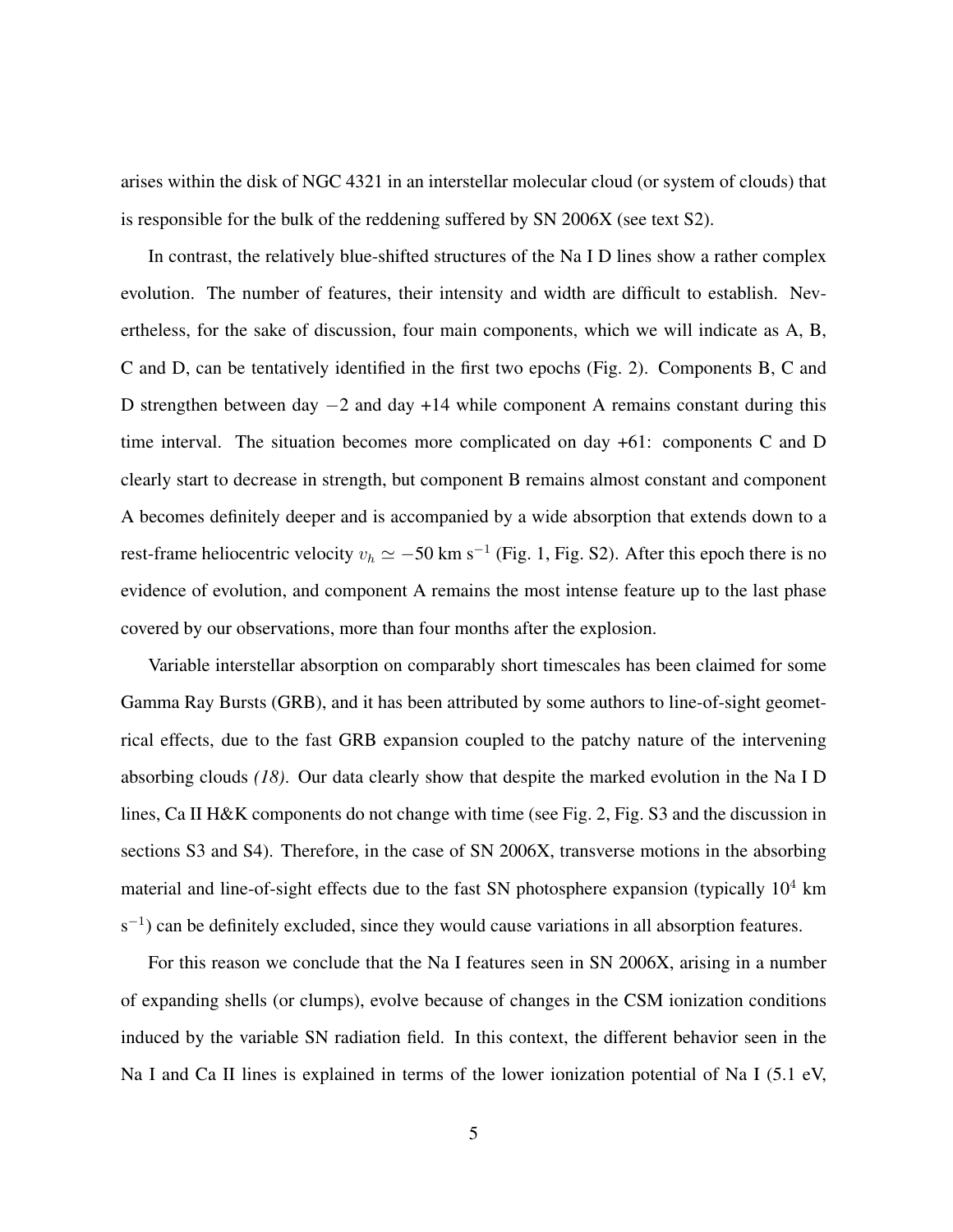corresponding to 2417Å) with respect to Ca II (11.9 eV, corresponding to 1045Å), their different recombination coefficients and photoionization cross sections coupled to a UV-deficient radiation field (see text S4). Regrettably, not much is known about the UV emission of SNe Ia shortwards of 1100Å (8, 19). From a theoretical point of view, a severe UV line blocking by heavy elements like Fe, Co and Mg is expected *(20)*. An estimate of the Na I ionizing flux,  $S_{UV}$ , can be derived from a synthetic spectrum of a Type Ia SN at maximum light (21), and this turns out to be  $S_{UV} \sim 5 \times 10^{50}$  photons s<sup>-1</sup>. One can verify that this flux is largely sufficient to fully ionize Na I up to rather large distances  $r_i \sim 5 \times 10^{18}$  cm.

Nevertheless, since the recombination timescale  $\tau_r$  must be of the order of 10 days, this requires an electron density  $n_e$  as large as  $10^5 \text{ cm}^{-3}$  (see section S4). Given the low abundance of any other element, such a high electron density can be produced only by partial hydrogen ionization. Due to the severe line blocking suffered by Type Ia SNe *(20)*, the flux of photons capable of ionizing H is very small ( $\sim$ 4 $\times$ 10<sup>44</sup> photons s<sup>-1</sup>) and this imposes that the gas where the Na I time-dependent absorptions arise must be confined within a few  $10^{16}$  cm from the SN (see text S4). In a SN of this type, the flux in the  $1120-2640 \text{ Å}$  band decreases by a factor of ten in the first two weeks after maximum light *(8, 19)*. Since at a distance of ∼10<sup>16</sup> cm from the SN the ionization timescale  $\tau_i$  for Na I is much shorter than  $\tau_r$ , the ionization fraction grows with time following the increase of the UV flux during the pre-maximum phase, while after maximum it decreases following the recombination timescale. This would explain the overall growth of the blue components' depth, as shown by our data, in terms of an increasing fraction of neutral Na, while the different evolution of individual components would be dictated by differences in the densities and distances from the SN. Moreover, once all the Na II has recombined (which should happen within a few  $\tau_r$ , i.e.  $\sim$ 1 month), there should be no further evolution, in qualitative agreement with the observations. Additionally, since the flux of photons that can ionize Ca II is more than four orders of magnitude less than in the case of Na I (see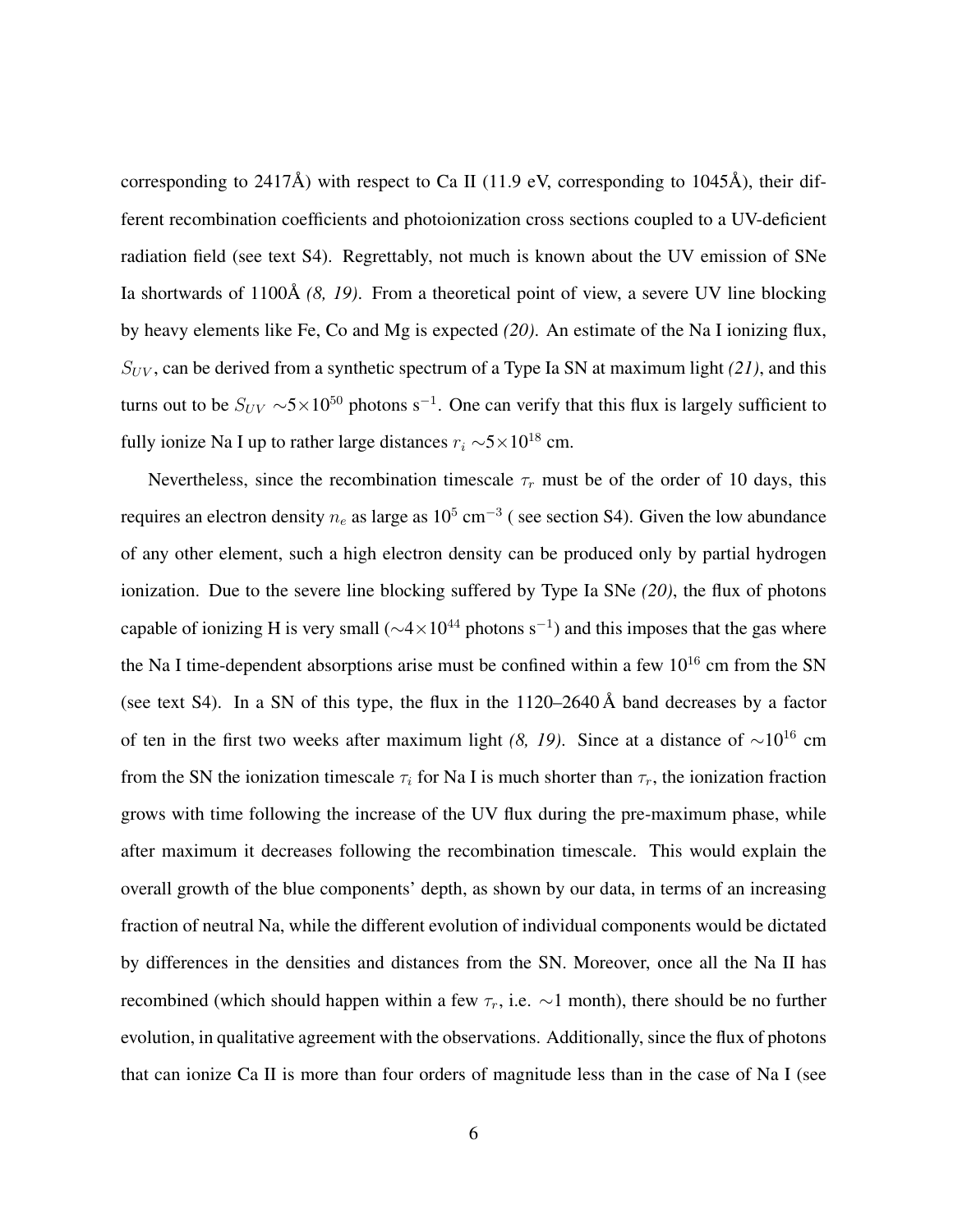section S4), the corresponding ionization fraction is expected to be of a few per cent only. Therefore, the recombination of Ca III to Ca II does not produce measurable effects on the depth of Ca II H&K lines, as it is indeed observed (see text S3).

The H mass  $(M(H))$  contained in the shells generating the observed absorptions can be estimated from our observations after making some conservative assumptions. The Na I column density  $N(NaI)$  deduced from the most intense feature (D, day +14) is  $N(NaI) \simeq 10^{12}$  cm<sup>-2</sup>. Assuming that the material generating this component is homogeneously distributed in a thin spherical shell with radius  $10^{17}$  cm, a solar Na/H ratio (log Na/H=−6.3) and complete Na recombination, an upper limit to the shell mass can be estimated as  $M(H) \leq 3 \times 10^{-4} M_{\odot}$  (this value is reduced by a factor 100 for material at about  $10^{16}$  cm, the most likely distance for components C and D; see below). Even in the case of complete ionization, such a H mass would produce an H $\alpha$  luminosity of  $\sim$ 4×10<sup>34</sup> erg s<sup>-1</sup>, which is two orders of magnitude below the 3-sigma upper limits set by our observations at all epochs (Table S2) and by any other SN Ia observed so far *(6)*. Therefore, the absence of narrow emission lines above the detection limit is not in contradiction with the presence of partially ionized H up to masses of the order of 0.01  $M_{\odot}$ .

However, photo-ionization alone cannot account for the fact that not all features increase in depth with time (Fig. 2). In fact, on day  $+61$ , components C and D turn back to the same low intensity they had on day −2. One possible explanation is that the gas is re-ionized by some other mechanism, like the ejecta-CSM interaction. In this case, the absorbing material generating components C and D must be close enough to the SN so that the ejecta can reach it in about one month after the explosion ( $\sim$ 10<sup>16</sup> cm for maximum ejecta velocities of 4×10<sup>4</sup> km  $s^{-1}$ ). Similarly, in order not to be reached by the ejecta more than four months after, A, B and the broad high-velocity components must arise at larger distances ( $> 5 \times 10^{16}$  cm). This scenario is not ruled out by the lack of radio emission from SN 2006X *(15)*. In fact, in the light of our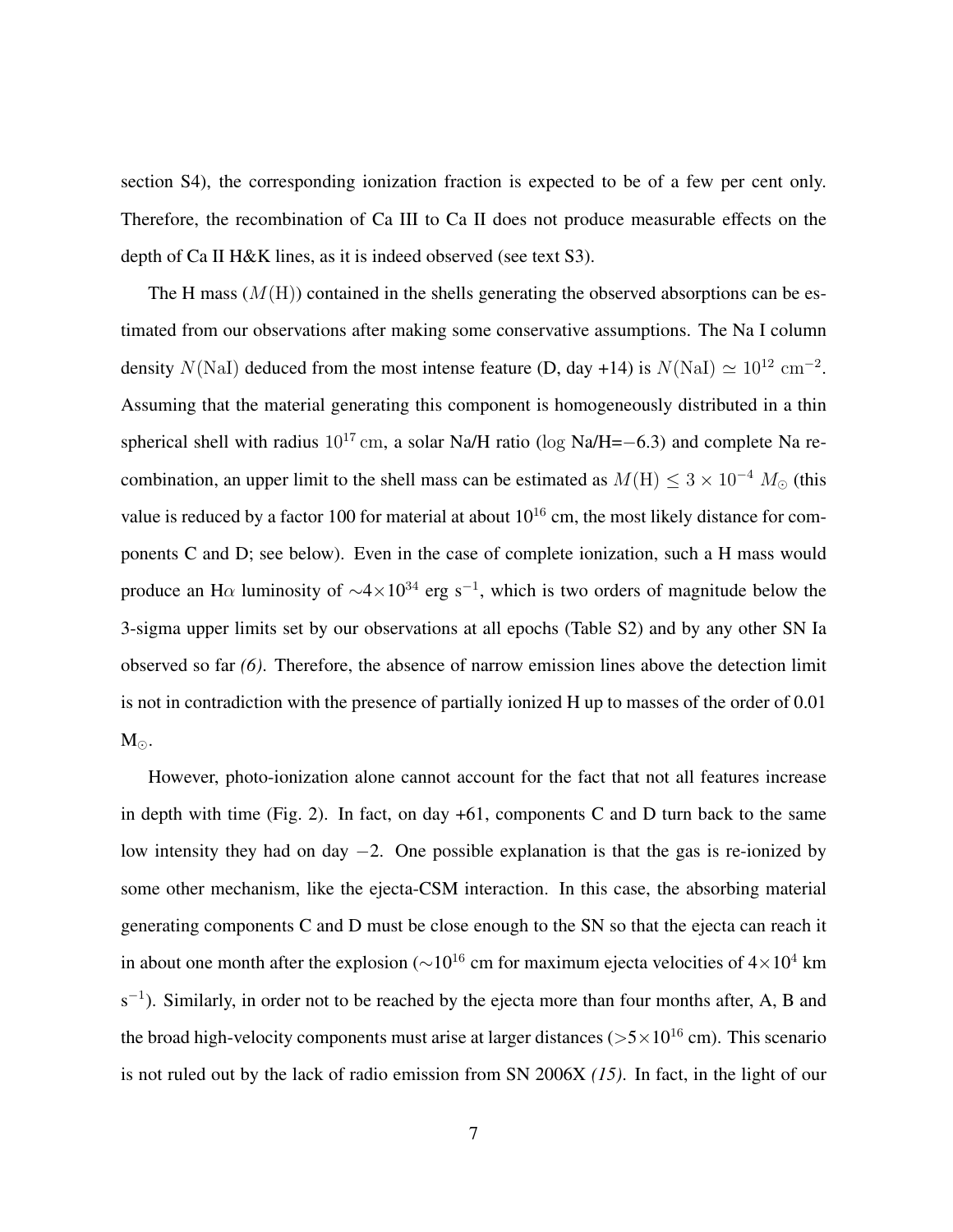

Figure 2: Evolution of the Na I D<sub>2</sub> and Ca II K line profiles between day  $-2$  (black), day +14 (red) and day  $+61$  (blue, Na I  $D_2$  only). The vertical dotted lines mark the four main variable components at  $-3$  (A), +20 (B), +38 (C) and +45 (D) km s<sup>-1</sup>. For comparison, the upper panel shows the  $R(0)$ ,  $R(1)$  and  $P(1)$  line profiles of the (0-0) vibrational band of the CN  $B^2\Sigma - X^2\Sigma$ . The velocity scale refers to the  $R(0)$  transition (3874.608 Å). Color coding is as for the other two panels.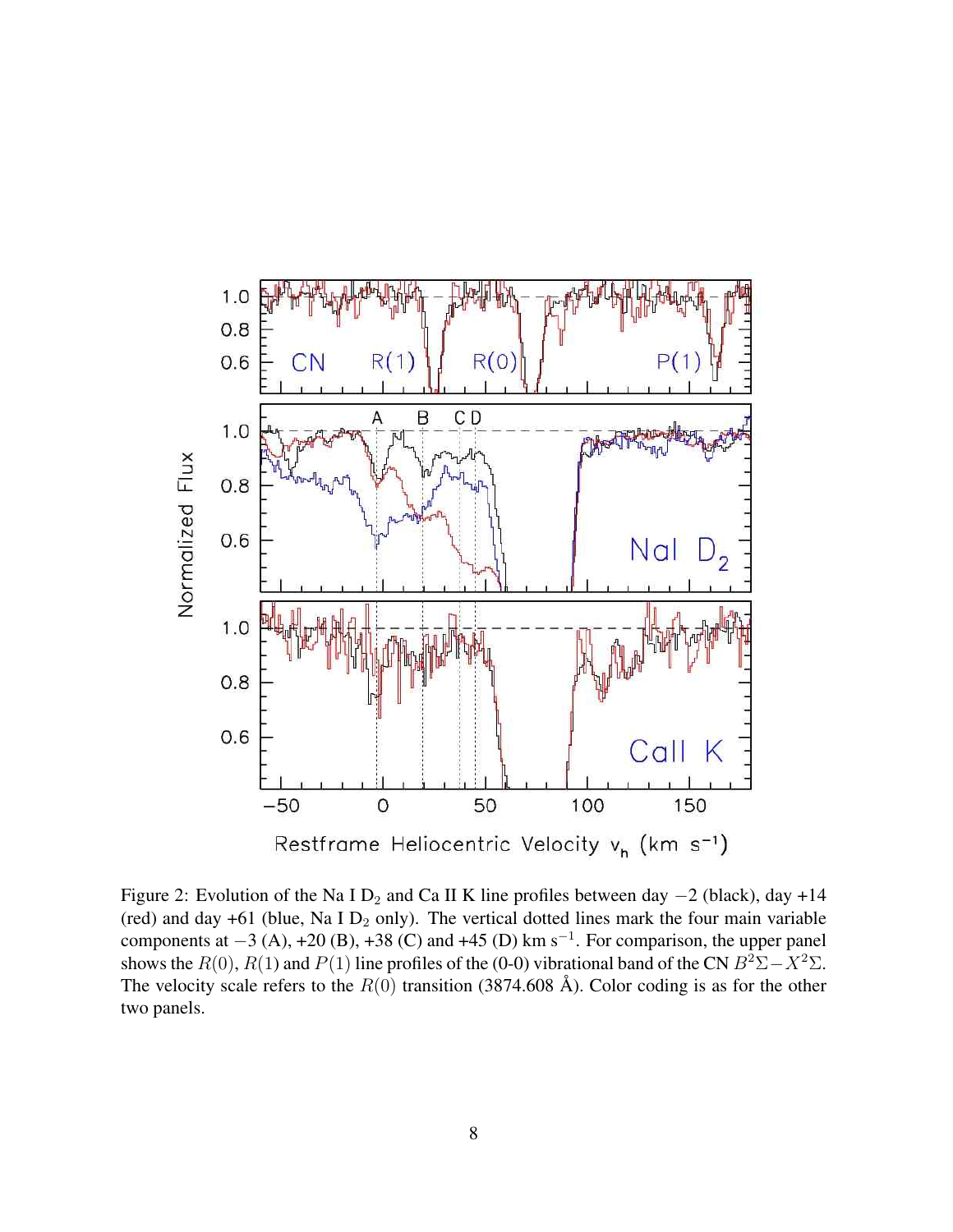current understanding of the ejecta-CSM interaction mechanism *(22)*, the presence of similar shells with masses smaller than a few  $10^{-4}$  M<sub> $\odot$ </sub>, cannot be excluded by radio non-detections of SNe Ia in general *(7)*. Our findings are consistent with upper limits on the radio flux set by our VLA observations, obtained about 10 months after the explosion (see section S1), which are comparable to the best upper limits set on the radio luminosity of other normal SNe Ia *(7)*.

If we adopt the velocity of the CN lines as indicative of the host galaxy rotation component along the line of sight at the SN location, then our observations provide solid evidence of CSM expanding at velocities that span a range of about 100 km s<sup>-1</sup> (Fig. 2).

The most important implication of these observations is that they show that this circumstellar material was ejected from the progenitor system in the recent past. For instance, with a shell radius of  $10^{16}$  cm and a wind velocity of  $\sim$ 50 km s $^{-1}$ , the material would have been ejected some 50 years before the explosion. This almost certainly rules out a double-degenerate scenario for SN 2006X, where the supernova would have been triggered by the merger of two CO white dwarfs. In this case, no significant mass loss would be expected in the phase immediately preceding the supernova. Thus, a single-degenerate model is the favored model for SN 2006X, where the progenitor accreted from a non-degenerate companion star.

Mean velocities for the circumstellar material of  $\sim$ 50 km s<sup>-1</sup> are comparable to those reported for the winds of early red giant (RG) stars *(22)*; velocities matching our observations are also expected for late subgiants. The observed material is moving more slowly than would be expected for winds from main sequence donor stars or from compact helium stars. Of the two major formation channels proposed for SN Ia with a non-degenerate donor star *(23)*, these wind velocities seem more consistent with the shorter-period end of the "symbiotic" formation channel. The observed structure of the circumstellar material could be due to variability in the wind from the companion RG; considerable variability of RG mass loss is generally expected *(24)*.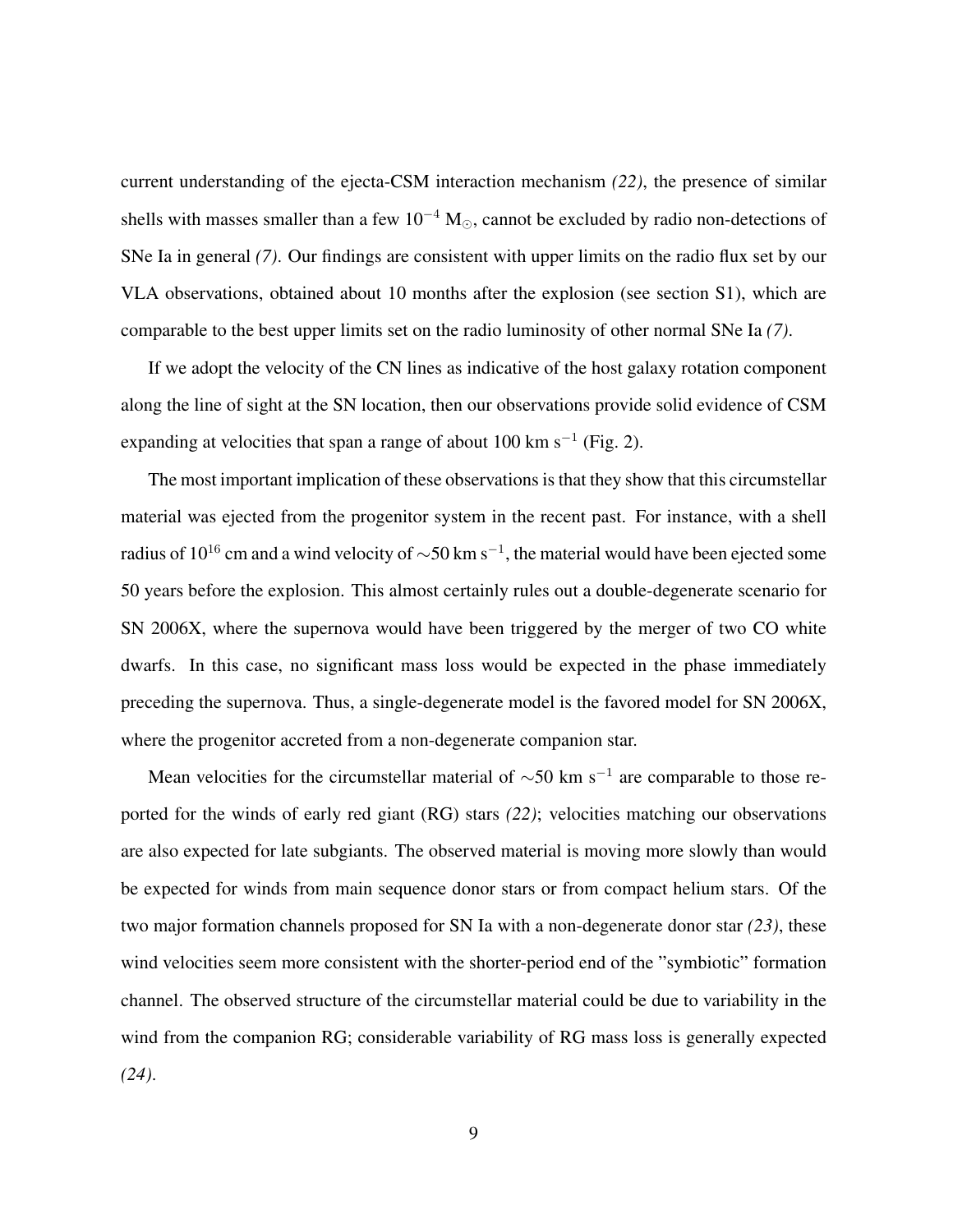An alternative interpretation of these distinct features is that they arise in the remnant shells of successive novae, which can create dense shells in the slow moving material released by the companion *(25, 26)*. This seems to require an aspherical shell geometry in order to match the observed low velocities (see S6 for further details). Not only might this be expected a priori *(27)*, observations of the 2006 outburst of RS Ophiuchi show that there is an equatorial density enhancement which strongly restrains the expansion of the nova shell *(28, 29, 30)*.

One crucial issue is whether what we have seen in SN 2006X represents the rule or is rather an exceptional case. Other cases of SNe Ia showing negative velocity components are known, like SN 1991T and SN 1998es (see Fig. S5 and the discussion in S5). Unfortunately, multiepoch high-resolution spectroscopy is not available for these objects (to our knowledge, the SN 2006X data set is unique in this respect), and therefore time variability cannot be demonstrated. Nevertheless, the data clearly show components approaching the observer at velocities which reach at least 50 km s<sup> $-1$ </sup> with respect to the deep absorption that we infer to be produced within the disks of the respective host galaxies. This, and the fact, that SN 2006X has shown no optical, UV and radio peculiarity whatsoever, supports the conclusion that what we have witnessed for this object is common to normal SN Ia, possibly all of them, even though variations due to different inclinations of the line of sight with respect to the orbital plane may exist.

#### References and Notes

- 1. A.G. Riess *et al.*, *Astron. J.* 116, 1009 (1998).
- 2. S. Perlmutter *et al.*, *Astrophys. J.* 517, 565 (1999).
- 3. D. Branch, M. Livio, L.R. Yungelson, F. Boffi, E. Baron, *Publ. Astr. Soc. Pac.* 107, 1019 (1995).
- 4. W. Hillebrandt, J.C. Niemeyer, *Annu. Rev. Astron. Astrophys.* 38, 191 (2000).
- 5. J. Whelan, I. Iben, *Astrophys. J.* 186, 1007 (1973).
- 6. S. Mattila *et al.*, *Astron. Astrophys.* 443, 649 (2005).
- 7. N. Panagia *et al.*, *Astrophys. J.*, 469, 396 (2006).
- 8. S.I. Immler *et al.*, *Astrophys. J.* 648, L119 (2006).
- 9. M. Hamuy *et al.*, *Nature* 424, 651 (2003).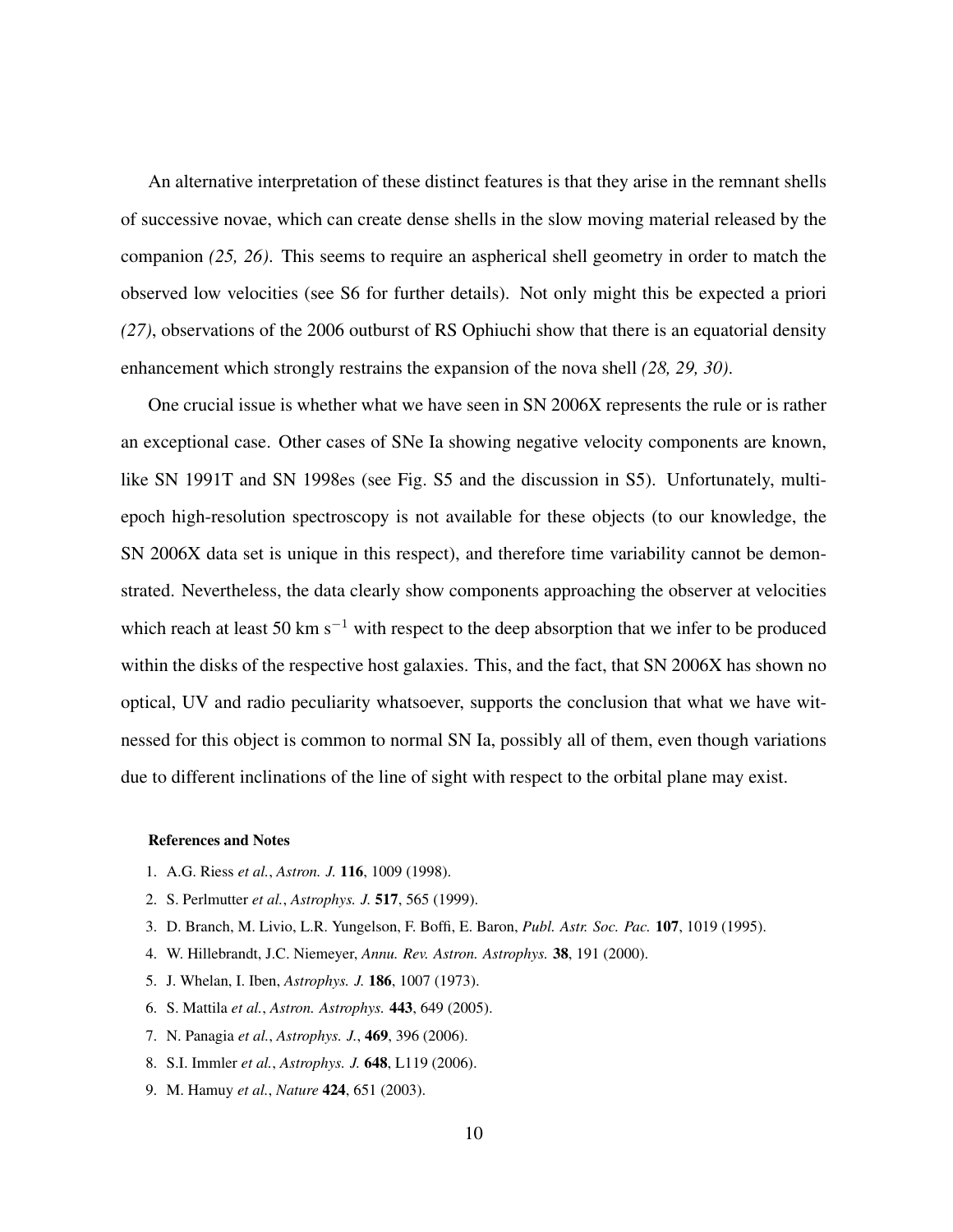- 10. G. Aldering *et al.*, *Astrophys. J.*, 650, 510 (2006).
- 11. The sub-luminous SN Ia 2005ke has shown an unprecedented X-ray emission, which has been interpreted as the signature of a possible weak ejecta-CSM interaction *(8)*. Nevertheless, this finding and the strong UV emission might be related to the nature of this SN.
- 12. S. Benetti *et al.*, *Astrophys. J.*, 653, L129 (2006).
- 13. S. Suzuki, M. Migliardi, IAU Circ. 8667 (2006).
- 14. R. Quimby, P. Brown, C. Gerardy, CBET 421 (2006).
- 15. C.J. Stockdale *et al.*, CBET 396 (2006).
- 16. Materials, Methods, Text and Figures are available as supporting material on *Science* online.
- 17. R.J. Rand, *Astrophys. J.* 109, 2444 (1995).
- 18. H. Hao *et al.*, *Astrophys. J.* 659, L99 (2007).
- 19. N. Panagia, *Supernova 1987A: 20 Years after: Supernovae and Gamma-Ray Bursters*, S. Immler, R. Mc-Cray and K.W. Weiler, Eds. (AIP Conf. Proc., 2007), in press; preprint available online [\(http://arxiv.org/abs/0704.1666\)](http://arxiv.org/abs/0704.1666).
- 20. W.A. Pauldrach *et al.*, *Astron. Astrophys.* 312, 525 (1996).
- 21. R.A. Chevalier, C. Fransson, *Supernovae and Gamma-Ray Bursters*, K. Weiler, Ed. (Lecture Notes in Physics, vol. 598, Springer Verlag, New York, 2003), pp.171-194.
- 22. P.G. Judge, R.E. Stencel, *Astrophys. J.* 371, 357 (1991).
- 23. I. Hachisu & M. Kato, *Astrophys. J.* 558, 323 (2001).
- 24. L.A. Willson, *Ann. Rev. Astron. Astrophys.* 38, 573 (2000).
- 25. I. Hachisu, M. Kato, *Astrophys. J.* 558, 323 (2001).
- 26. W.M. Wood-Vasey, J.L. Sokoloski, *Astrophys. J.* 645, L53 (2006).
- 27. I. Hachisu, M. Kato, K. Nomoto, *Astrophys. J.* 522, 487 (1999).
- 28. T.J. O'Brien *et al.*, *Nature* 442, 279 (2006).
- 29. M.F. Bode *et al.*, *Astrophys. J.* 652, 629 (2006).
- 30. M.F. Bode, *et al.*, *Astrophys. J.*, in press; preprint available online [\(http://arxiv.org/abs/0706.2745\)](http://arxiv.org/abs/0706.2745).
- 31. We wish to thank K. Krisciunas for providing us with the information about the photometric evolution of SN 2006X. We acknowledge Katrien Steenbrugge, Francesca Primas, Michael Wood-Vasey, Romano Corradi, Gary J. Ferland, Peter van Hoof, Fabio Bresolin and Christopher Stockdale for useful discussions. We particularly thank M.F. Bode for sharing some results on RS Oph before publication. This work is based on observations made with ESO Telescopes at Paranal Observatory, obtained under Run IDs 276.D-5048, 277.D-5003 and 277.D-5013. Some of the data presented herein were obtained at the W.M. Keck Observatory, which is operated as a scientific partnership among the California Institute of Technology, the University of California and the National Aeronautics and Space Administration. This work made use of the Very Large Array telescope of the National Radio Astronomy Observatory, which is operated by Associated Universities, Inc. under a cooperative agreement with the National Science Foundation.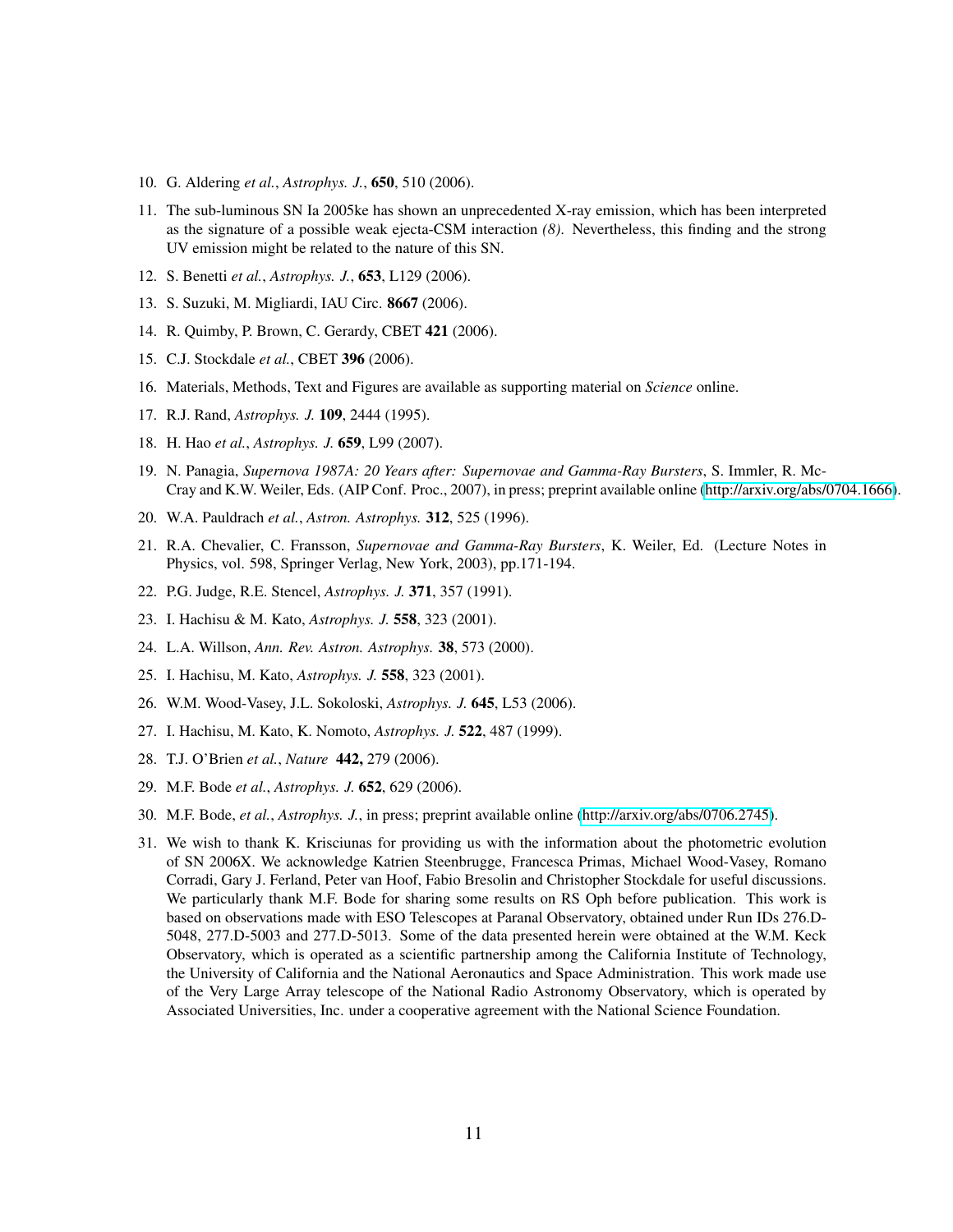## Supporting Online Material

## S1. Materials and Methods

We have observed SN 2006X on 5 epochs spanning about 4 months (Table S1). High resolution spectra were obtained with the European Southern Observatory's (ESO) Very large Telescope (VLT) on Cerro Paranal (Chile), equipped with the Ultraviolet and Visual Echelle Spectrograph (UVES) *(S1)*, and with the Keck I Telescope equipped with the High Resolution Echelle Spectrometer (HIRES) *(S2)*. For UVES we have used the 390+580 setting, which covers simultaneously three wavelength ranges  $(3290-4500\text{\AA}, 4780-5740\text{\AA})$  and  $5830-6800\text{\AA})$ , with a full width half maximum (FWHM) resolution of 7 km s<sup>-1</sup>. In the case of HIRES, we have used a setting optimized for the NaI D region, that covers the wavelength range 3900-8350Å with a FWHM resolution of 6.8 km s<sup>-1</sup>. UVES data have been reduced using the UVES Data Reduction Pipeline *(S3)*, while HIRES data have been processed using standard procedures for Echelle spectra. Wavelength calibration has been achieved using Thorium-Argon lamps. The final RMS accuracy is about 0.15 km s<sup>-1</sup>. The wavelength scale was corrected to the rest-frame adopting a host galaxy recession velocity of 1571 km s<sup>−</sup><sup>1</sup> *(S4)*. To compensate for the Earth's motion, a heliocentric velocity correction has been applied to the data (Table S1). The effect of atmospheric lines has been checked using a spectroscopically featureless bright star (HR 3239) observed with the same instrumental setup as for the science data. The spectral region of interest turns out to be essentially free of telluric features. Therefore, the broad absorption visible starting with day +61 and reaching  $v_h \sim -70$  km s<sup>-1</sup> is real and not affected by atmospheric lines. Na I column densities have been estimated fitting Voigt line profiles with VPFIT *(S5)*. Finally, epochs have been computed from  $B$  maximum light, which took place on February 20, 2006 *(S6)*.

In order to set upper limits to H $\alpha$  and He I 5876Å luminosities (Table S2), the UVES spectra have been calibrated by means of a reference response function. Since the observations have been obtained under sky transparency conditions that ranged from clear/photometric (epochs  $-2$ , +14, and +121) to thin cirrus (+61), taking into account the high instrument stability, the expected flux calibration accuracy is of the order of 20-30%. To the best of our knowledge, the upper limits on H $\alpha$  and He I 5876Å presented here are the latest ever published. The signal-tonoise ratio on the continuum in the Na I D lines region ranges from  $\sim$ 70 (day  $-2$ ) to  $\sim$ 20 (day +121).

To confirm the low mass of CSM estimated from the Na I observations, we have observed SN 2006X with the Very Large Array *(S8)*, in the C configuration, at 6 cm (4.8 GHz) on November 17 and at 3.6 cm (8.4 GHz) on November 20, 2006, corresponding to +270 and +273 days after B maximum light, respectively. The SN was not detected at both wavelengths, and the 2 SD limits are 0.07 mJy and 0.09 mJy for the two bands respectively *(S9)*, which are comparable to the best limits available so far *(S10)*. At the epoch sampled by our observations, the SN ejecta have reached a distance of  $\sim 10^{17}$  cm from the explosion site. Our upper limits on the radio flux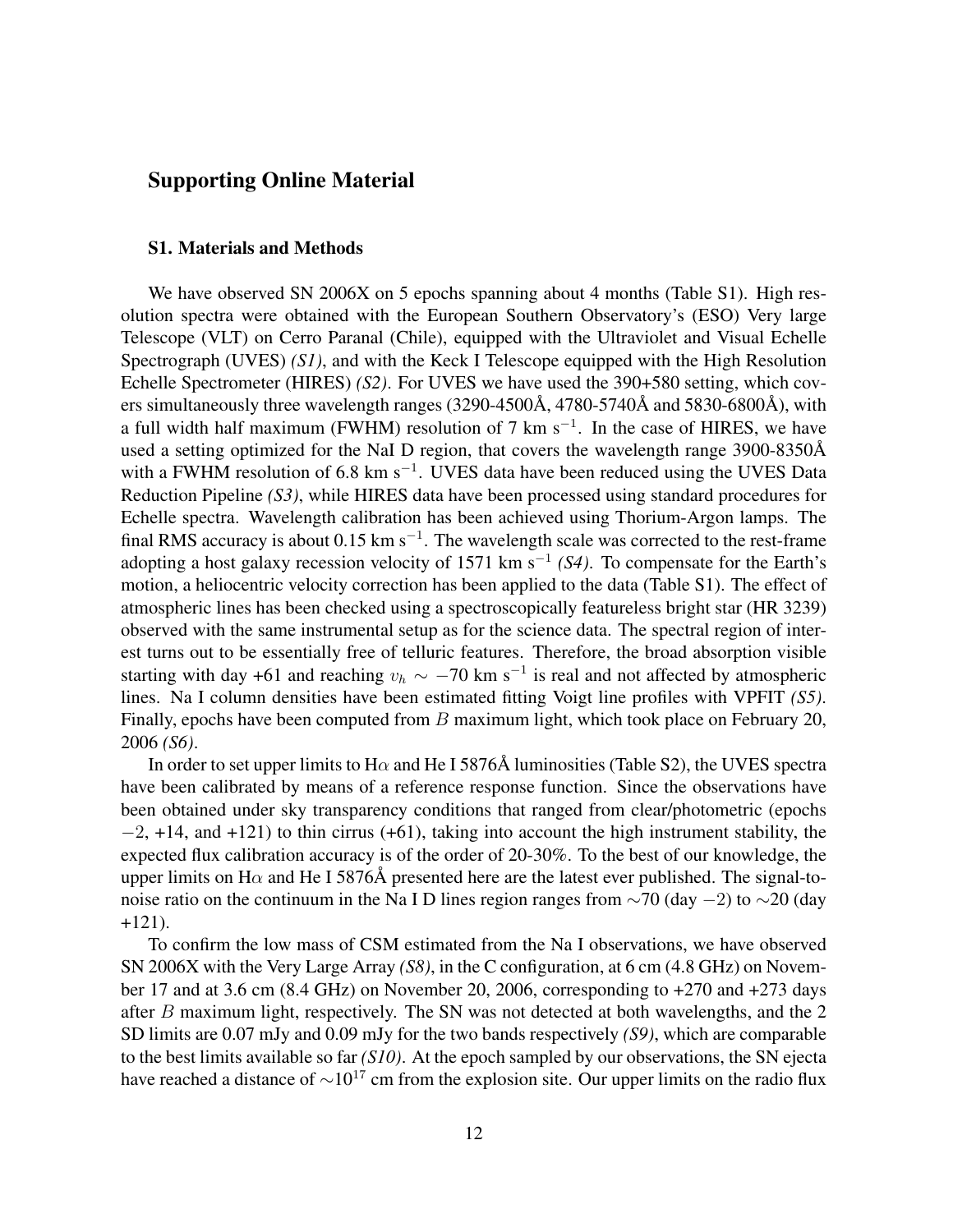| UT Date | Phase  |                   |           | Instrument/Telescope Total Integration Time Heliocentric Correction |
|---------|--------|-------------------|-----------|---------------------------------------------------------------------|
| (2006)  | (days) |                   | (seconds) | $(km s^{-1})$                                                       |
| 18/02   | $-2$   | UVES/VLT          | 4175      | $+14.6$                                                             |
| 06/03   | $+14$  | <b>UVES/VLT</b>   | 8940      | $+7.2$                                                              |
| 22/04   | $+61$  | <b>UVES/VLT</b>   | 15025     | $-15.4$                                                             |
| 06/06   | $+105$ | <b>HIRES/KECK</b> | 3600      | $+5.0$                                                              |
| 25/06   | $+121$ | <b>UVES/VLT</b>   | 15025     | $-28.0$                                                             |

Table S1: High resolution spectroscopic observations of SN 2006X. Phase refers to B-band maximum light, attained on February 20, 2006 *(S6)*

constrain the corresponding CSM mass to be smaller than a few  $10^{-3}$  solar masses (M<sub>☉</sub>), which is fully consistent with the estimates deduced from the observed Na I absorptions. Very similar upper limits have been set for standard SN Ia events like SN 1981B, 1989M, 1998bu and 1992A *(S10)*.

From the low resolution spectroscopic data that we have obtained in parallel to the high resolution data set discussed in this paper, we confirm the results of the early classification spectroscopy (S11). SN 2006X appears to be a normal Ia, very similar to SN 2002bo *(S12)*, with somewhat higher photospheric velocities. The derivation of photometric parameters is hindered by a rather strong reddening  $(E(B - V) > 1.1)$  and an anomalous extinction law  $(R_V < 2)$ . However, the decline rate, the light and color curve shapes and the absolute magnitude are within the range of normal Type Ia SNe *(S6)*.

## S2. The interstellar material

The apparent position of SN 2006X is very close to a spiral arm of NGC 4321, which is inclined by 28 degrees with respect to the line of sight *(S13)*. Due to the relatively high extinction *(S11)*, the SN most likely exploded within or behind the disk of the host galaxy. Moreover, the SN is projected onto the receding side of the galaxy, and the component of the rotation velocity along the line of sight at the apparent SN location is about 75 km s<sup>−</sup><sup>1</sup> *(S4, S13)*, which coincides with the strongly saturated Na I D component (Fig. S1). This suggests rather unequivocally that the time-invariant, very deep absorptions arise within the disk of NGC 4321. The equivalent widths of the Na I D lines, measured in the first epoch spectrum, are  $670\pm5$  and 625 $\pm$ 4 mÅ for the D<sub>2</sub> and D<sub>1</sub> components respectively. The implied total Na I column density, estimated fitting multiple Voigt line profiles with VPFIT *(S5)*, is as large as log N ∼14.3. For a Milky Way-like dust mixture this would turn into a color excess  $E_{B-V} \sim 1.1$  *(S14)*. Moreover, the CN lines clearly visible in our first two spectra at  $v_h$ =73.6 $\pm$ 1.0 km s<sup>-1</sup> (weighted average of the two epochs) have an unprecedented depth (see also ref. *S15)*. On the first epoch spectrum the equivalent widths for the three lines are:  $EW[R(0)]=91\pm2, EW[R(1)]=60\pm3$ and  $EW[P(1)]=42\pm3$  mÅ that, after correcting for saturation effects, correspond to column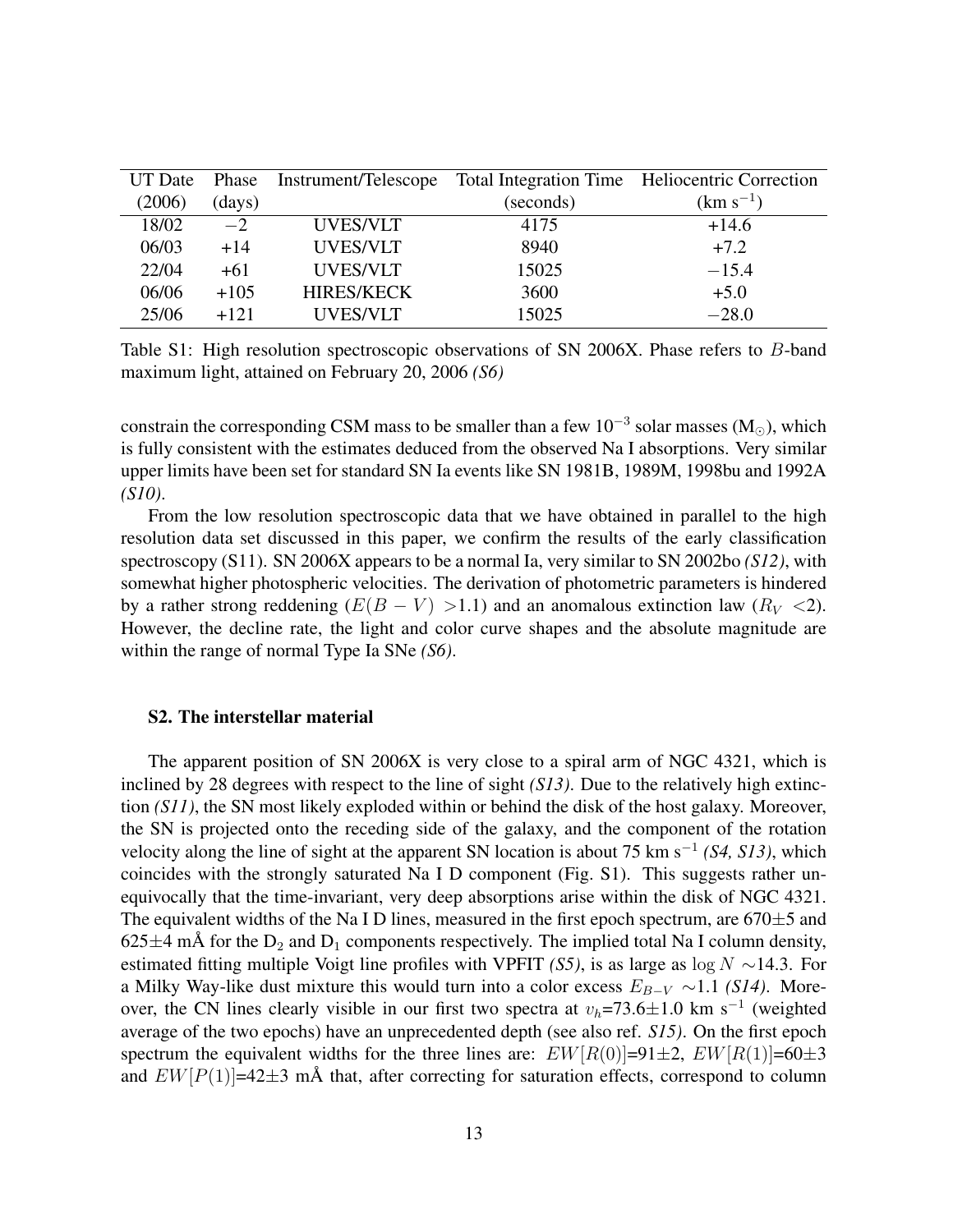| Phase  | $H\alpha$         |                        |  | He I 5876             |                        |  |
|--------|-------------------|------------------------|--|-----------------------|------------------------|--|
|        | $7 \rm km s^{-1}$ | $50 \text{ km s}^{-1}$ |  | $7 \text{ km s}^{-1}$ | $50 \text{ km s}^{-1}$ |  |
| $-2$   | 2.2               | 16.0                   |  | 2.4                   | 17.0                   |  |
| $+14$  | 1.1               | 8.0                    |  | 1.1                   | 7.6                    |  |
| $+61$  | 0.6               | 4.0                    |  | 0.6                   | 4.4                    |  |
| $+121$ | በ 3               | 2.2                    |  | 0.4                   | 2.6                    |  |

Table S2: Upper limits (3 SD) for H $\alpha$  and He I 5876Å luminosities measured on the UVES spectra. Luminosities are expressed in  $10^{37}$  erg s<sup>-1</sup> and were computed for two Gaussian line profiles with FWHM 7 km<sup> $-1$ </sup> (matching the instrumental resolution) and 50 km s<sup>-1</sup>, assuming a distance of 16.1 Mpc for NGC 4321 *(S7)*.

densities of  $log[N_{R(0)}]=14.0\pm0.1$ ,  $log[N_{R(1)}]=13.6\pm0.1$  and  $log[N_{R(1)}]=13.6\pm0.1$  respectively. Stars having comparable column densities in our own Galaxy are known to have color excesses larger than  $E_{B-V}$ =1 *(S16)*. Applying the usual curve of growth method *(S16)*, an excitation temperature of  $3.0 \pm 0.2$  °K is derived for this cloud.

A closer inspection of Fig. S1 shows that the deep Na I and Ca II absorptions are not due to a single cloud. In fact the Ca II H line, which is less affected by saturation, clearly displays at least two components that differ in velocity by  $\sim$ 10 km s<sup>-1</sup>. On the contrary, the CN lines appear as single, unresolved features (the velocity dispersion parameter is  $b \sim 2.3$  km s<sup>-1</sup>), indicating that this molecular absorption arises within an inner subset (as seen along the line of sight) of multiple clouds that most likely contribute to the strong Na I and Ca II absorptions.

The peculiarity of the interstellar material is indicated also by the unusual wavelength dependency of the continuum linear polarization shown by SN 2006X. This is in fact significantly different from that typically observed in extinguished stars within our own Galaxy *(S18)*.

The presence of strongly saturated Na ID interstellar components could in principle mask the existence of weaker features, which happen to fall in the same velocity range but arise in a completely different region. Therefore, the presence of an absorption feature at the typical velocity of a RG wind (10 km s<sup>-1</sup>) cannot be ruled out. Only the study of non-extinguished objects, i.e. free of strong interstellar absorptions, will allow us to detect slow moving material in the surroundings of Type Ia SNe.

## S3. Lack of evolution in Ca II H&K lines

The NaI D evolution is very clearly displayed by both  $D_1$  and  $D_2$  lines, which show practically identical profiles at all epochs (Fig. S2). Slight saturation effects are visible in the most intense components of the  $D_2$  line.

The behavior of the Ca II H & K lines is radically different from that of the Na I D lines. On the first epoch (day  $-2$ ), the profiles of Na I D<sub>2</sub> and Ca II K show very similar intensity and velocity profiles (Fig. S3). In particular, components A and B can be easily identified. The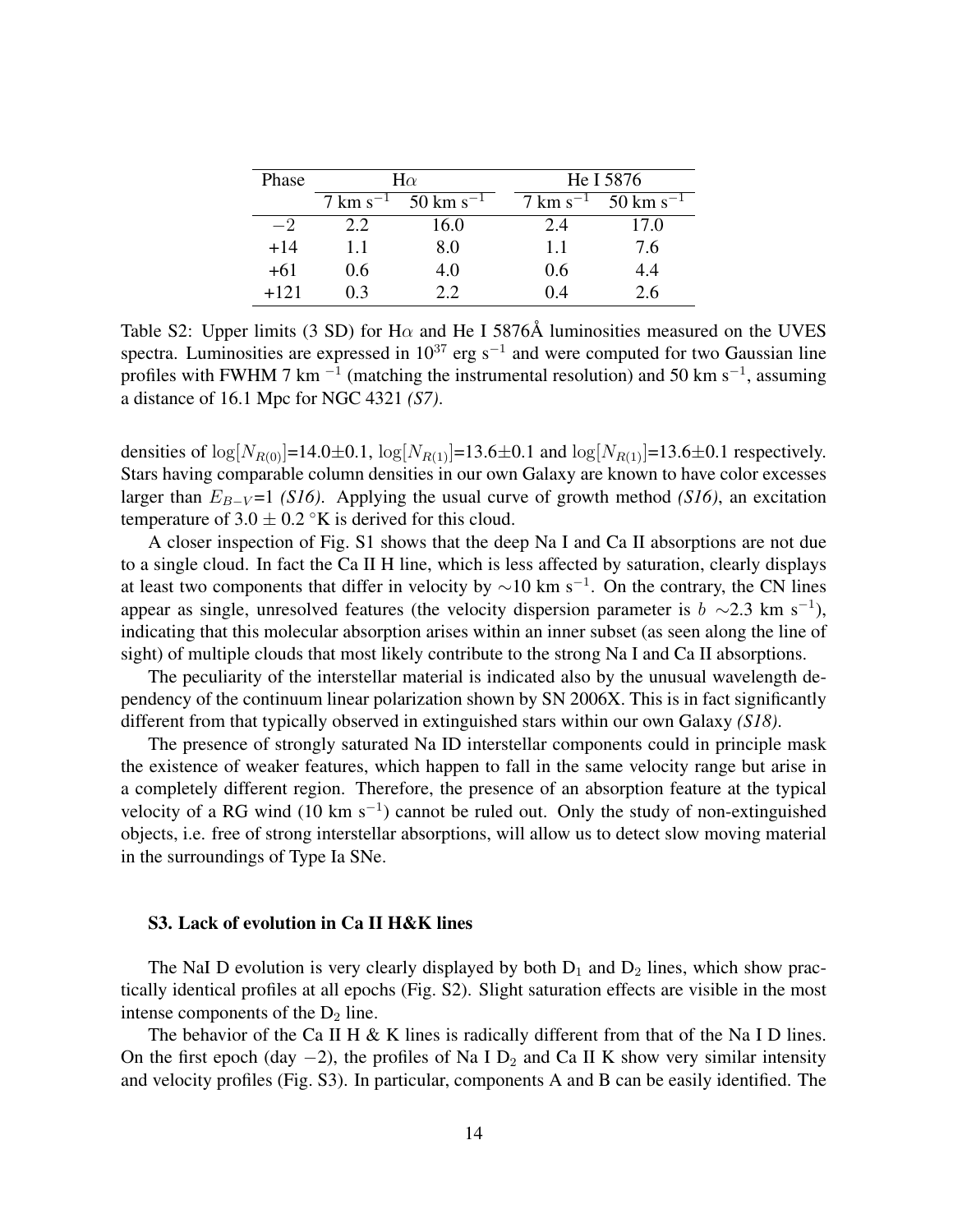

Figure S1: Comparison between the profiles of CN R(0), Na I  $D_1$  and Ca II K lines for the first UVES epoch (day −2). The vertical dashed line marks the velocity of the R(0) absorption center  $(v_h=73.6 \text{ km s}^{-1})$ .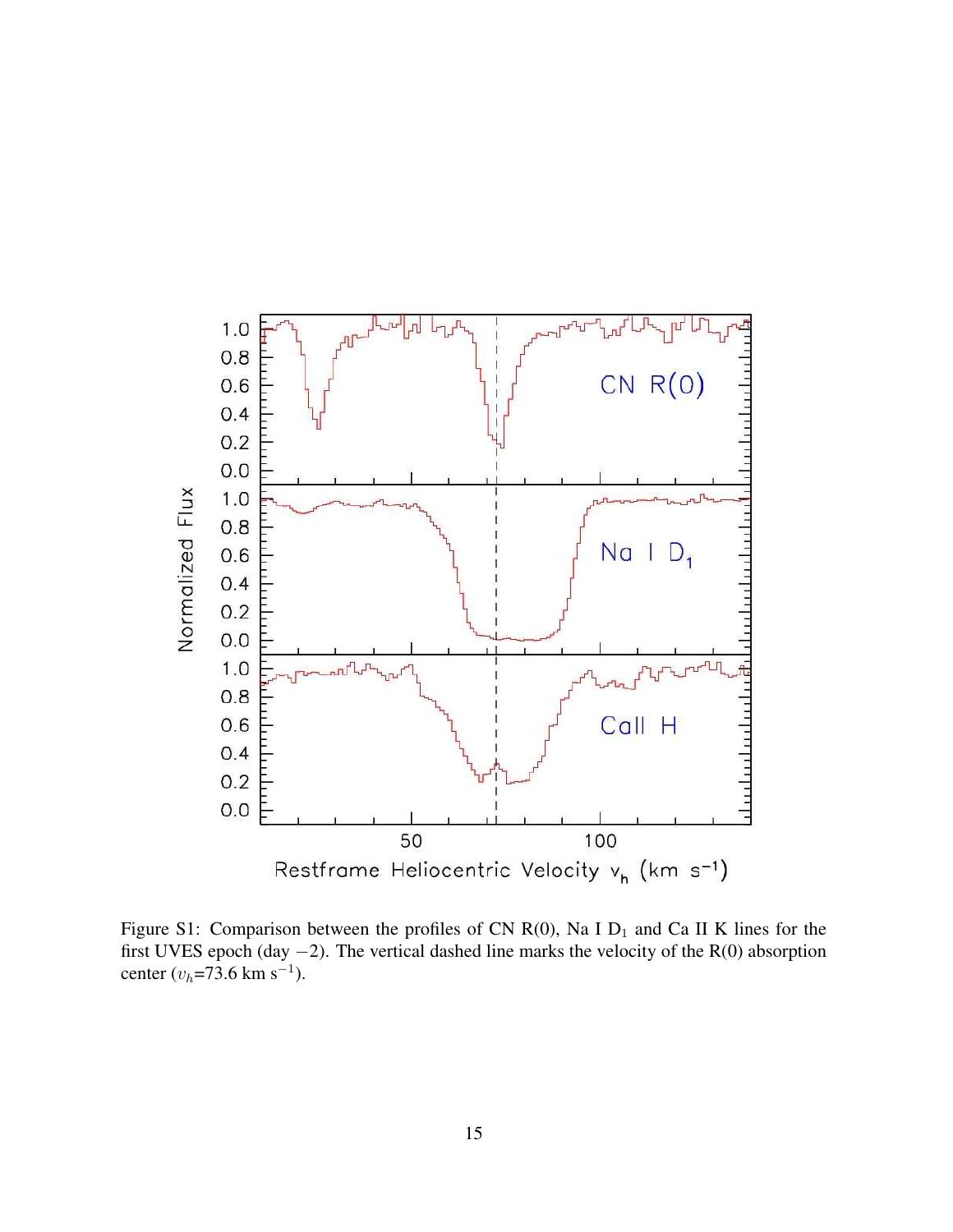differences become dramatic at the second epoch (day  $+14$ ), when Ca II K remains practically unchanged while Na I  $D_2$  develops deep absorptions for components B, C and D. The signalto-noise ratio in the Ca II region is lower, but a variation similar to that taking place for the Na I lines would have been definitely detected, at least for components B, C and D. Due to the SN fading and its spectral evolution, the continuum in the Ca II H&K region becomes very weak as time goes by, making the detection of the K line more and more difficult. Even heavily binning our third epoch data  $(\text{day } +61)$ , the signal-to-noise ratio achieved on the resulting profile is not sufficient to draw any firm conclusion (Fig. S3). At later epochs, due to the very low SN continuum, the H&K lines could not be detected.

Geometric effects related to the fast expansion of the radiation ring and the consequent change in the covering factor coupled to the patchy structure of the intervening absorbing clouds, have been advocated to explain the time variability claimed for some Gamma Ray Bursts (GRB) *(S19, S20)*. What emerges from this analysis is that a Ca II H&K evolution at the level seen in the Na I D lines can be definitely excluded. In turn, this rules out transverse motions or line-of-sight effects as responsibles for the evolution observed in SN 2006X.

#### S4. The location of the absorbing material in SN 2006X

After sodium is ionized by the SN radiation field, which drops quickly after maximum light *(S21)*, it starts recombining with a time scale  $\tau_r$  which depends on the electron number density  $n_e$  and the radiative recombination coefficient  $\beta$ :  $\tau_r = (n_e \beta)^{-1}$ . Given the time scale of the observed changes in the NaID features, we estimate  $\tau_r \sim 10$  days, which implies  $n_e \sim 10^5$ cm<sup>-3</sup> for  $\beta \simeq 5 \times 10^{-12}$  cm<sup>3</sup> s<sup>-1</sup> (S22). Such an high electron density can only come from partial ionization of hydrogen. Therefore, the maximum distance for the gas where the time-variable NaI features arise is dictated by the ability of the SN to ionize hydrogen, i.e. by the flux  $S_{UV}$  of photons at wavelengths shorter than 912Å, times the duration  $\Delta t_{SN}$  of the UV emitting phase.

An upper limit to the number of hydrogen atoms that are ionized is therefore given by the total number of ionizing photons,  $S_{UV}\Delta t_{SN}$ , which in turn must be equal to  $V_H$   $n_e$ , with  $V_H$ being the volume of the layer responsible for the varying absorption. Thus, an upper limit to this volume is given by:

$$
V_H \le \frac{S_{UV}\Delta t_{SN}}{n_e}.\tag{S1}
$$

Assuming that the absorbing material is confined within a thin shell of thickness  $\Delta r$  (with  $\Delta r \ll r_H$ ), the maximum radius of such a shell is:

$$
r_H \le \left[ \frac{S_{UV} \Delta t_{SN}}{4\pi n_e \Delta r/r} \right]^{1/3}.
$$
 (S2)

Using  $S_{UV}$  = 4.4 × 10<sup>44</sup> photons s<sup>-1</sup>, the value derived from the synthetic spectrum at maximum light *(S23)*, and a light curve width of  $\Delta t_{SN} = 20$  days, one gets  $r_H \leq 4 \times 10^{15}$  cm for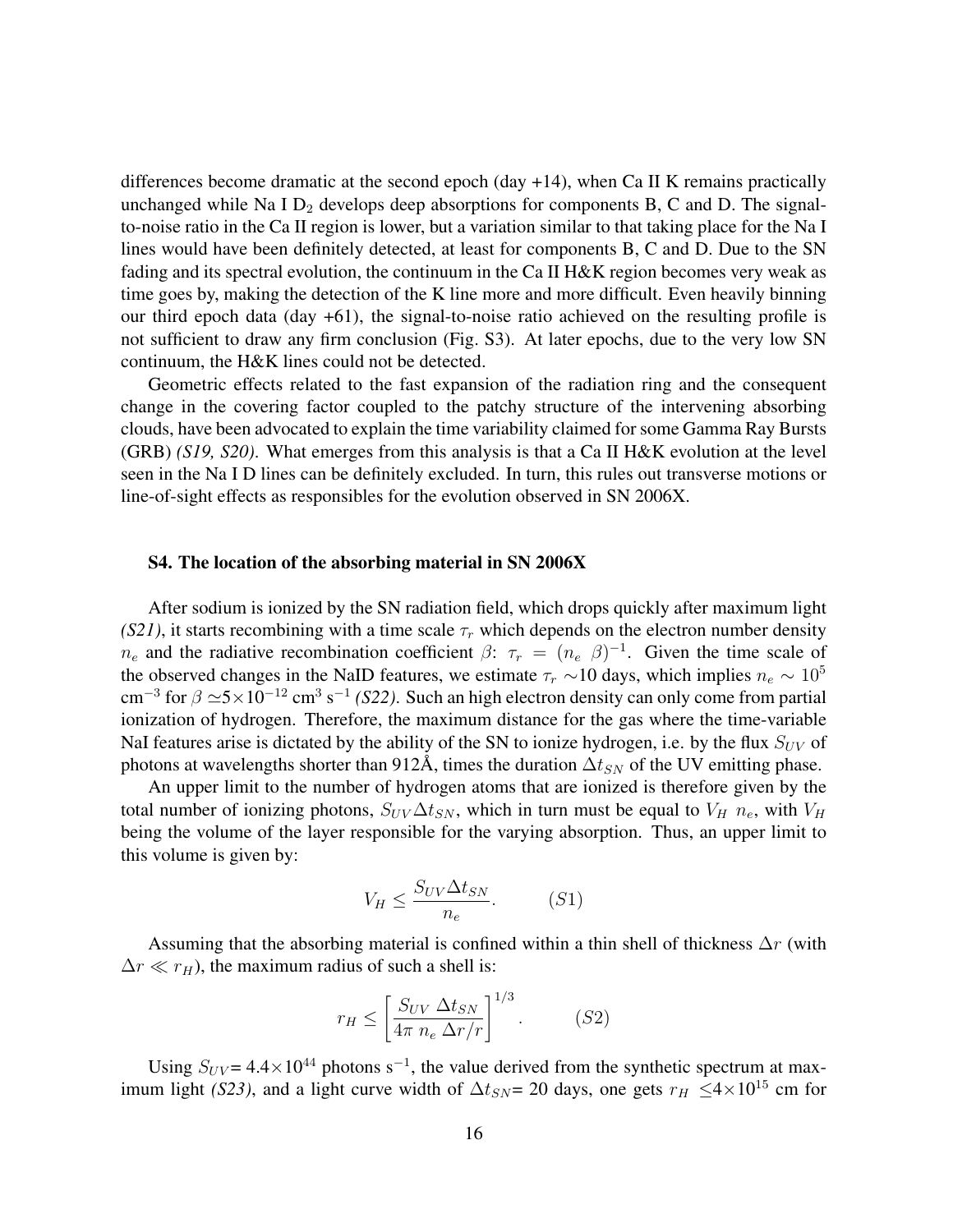

Figure S2: Comparison between the NaI  $D_1$  and  $D_2$  line profiles on days  $-2$ , +14, +61 and +121. For presentation, the intensity of the  $D_1$  line has been multiplied by 2.0, that is the  $D_2/D_1$ ratio expected from the spin orbit statistical weights of the Na( ${}^{2}P_{3/2}$ ) and Na( ${}^{2}P_{1/2}$ ) transitions. In each panel, the dotted curve traces the atmospheric absorption spectrum in the  $D_2$  region. In order to account for the different heliocentric corrections applied to the SN data, the telluric absorption spectrum has been shifted in velocity to match the atmospheric features visible in the SN spectra. The vertical dashed lines mark the main velocity components.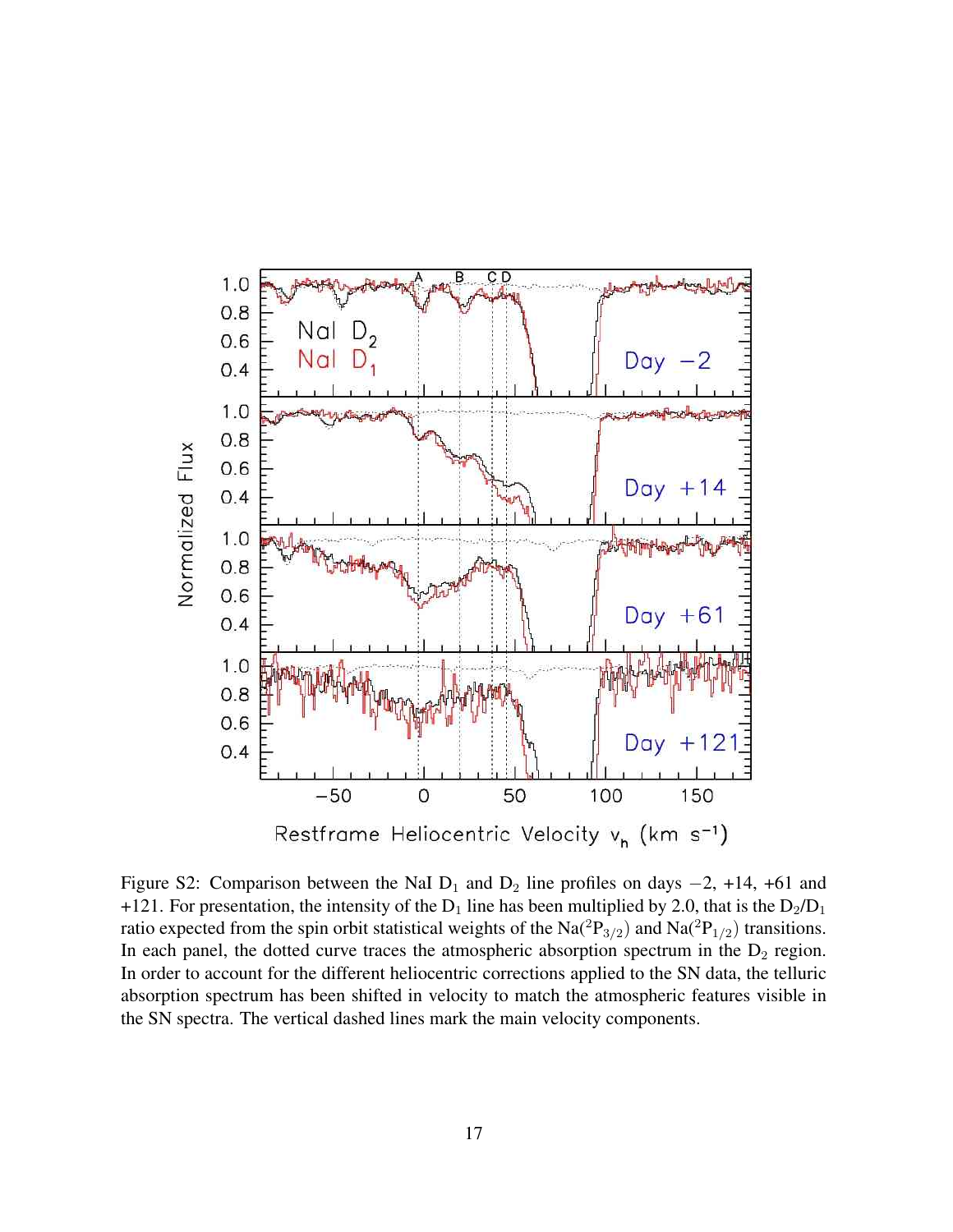

Figure S3: Comparison between the evolution of NaI  $D_2$  and Ca II K lines during the first three epochs covered by our observations. In order to increase the signal-to-noise ratio on day +61 the Ca II K data have been binned to a 0.3 Å step, corresponding to about 23 km s<sup>-1</sup>. The error bars indicate  $\pm 1$  SD level, estimated from the data within each single bin, composed by 21 original data points. In each panel, the dotted curve traces the atmospheric absorption spectrum in the  $D_2$  region.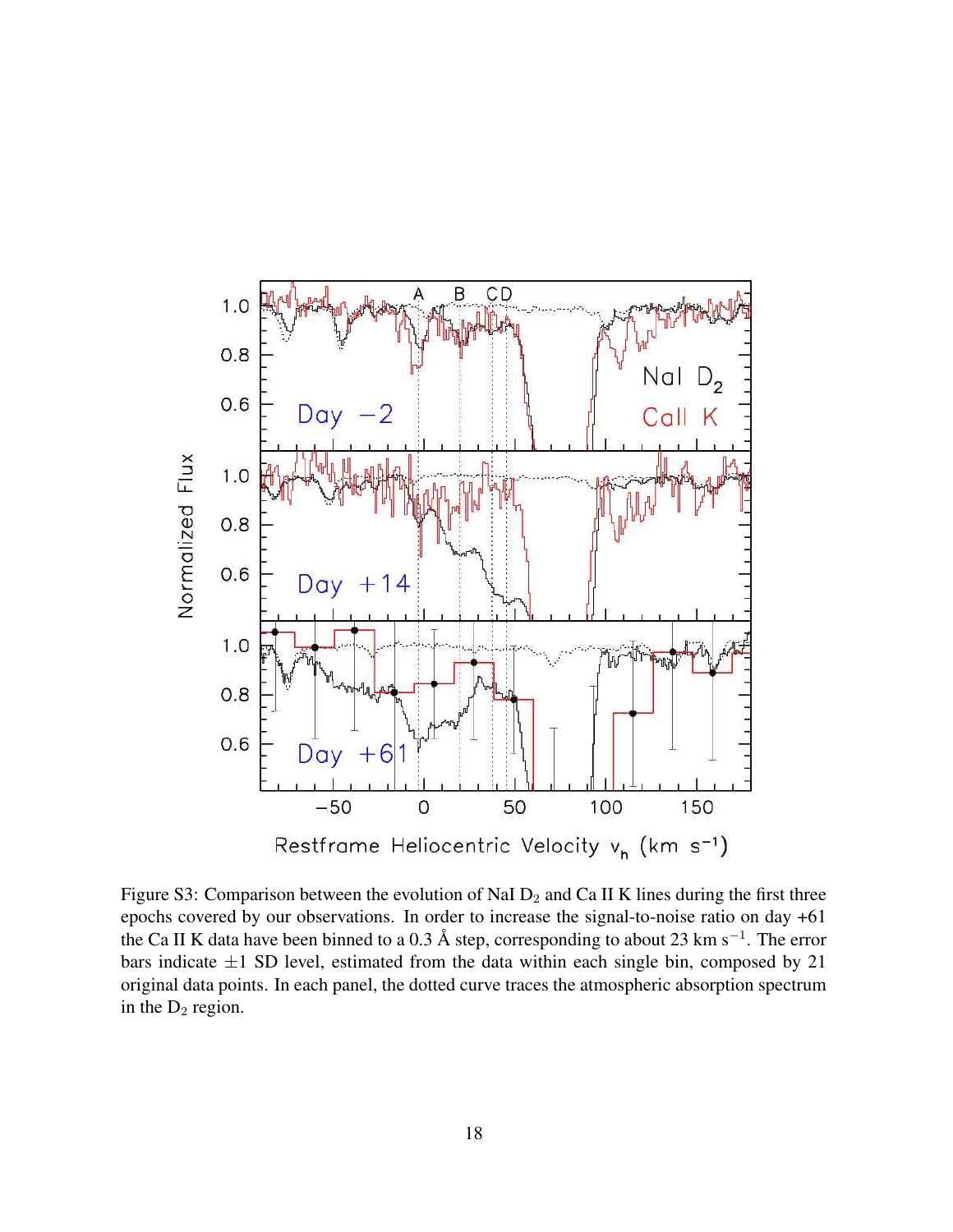$n_e$ =10<sup>5</sup> cm<sup>-3</sup> and  $\Delta r/r$ =0.01. The largest uncertainty in estimating  $r_H$  comes from the total fluence of ionizing photons ( $S_{UV}\Delta t_{SN}$ ). In fact, the synthetic spectrum we have used is a best fit to an HST spectrum of SN 1992A extending down to about 1600Å and obtained 6 days past maximum light and *(S24)*, i.e. when the UV flux has significantly dropped *(S21)*. Nevertheless, thanks to the cubic root dependency on it, even a  $10<sup>3</sup>$  times higher fluence would result in an upper limit of  $\sim$ 5×10<sup>16</sup> cm. This clearly demonstrates that the material responsible for the time-variable features is confined well within the circum-stellar domain.

This creates a very marked distinction between Type Ia SNe and GRBs, for some of which time-dependent UV absorption features have been claimed *(S19, S20, S25)*. In fact, GRBs and their early after-glows have a very strong X-ray/UV radiation field, so that all possible circumstellar gas is completely ionized. For instance, GRB 021004 was shown to be able to completely ionize the interstellar material out to about 100 pc (∼3×10<sup>20</sup> cm) *(S19)*, while for GRB 060418 the ionization was found to reach ~1.7 kpc ( $\sim$ 5×10<sup>21</sup> cm) *(S25)*.

As far as calcium is concerned, we note that the flux of photons capable of ionizing Ca II computed from the synthetic spectrum *(S23)* is  $\sim$ 3.5 $\times$ 10<sup>46</sup> photons s<sup>-1</sup>. This is more than four orders of magnitude smaller than the corresponding Na I ionizing flux. As a consequence, the ionization fraction of Ca II is significantly smaller and hence, as it recombines, no detectable effect on the depth of Ca II H&K lines is expected, as shown by the observations (see S3 and Fig. S3). The same mechanism has been proposed to explain the inter-stellar line variability observed in galactic stars which, due to the much lower densities, takes place on timescales of years to decades *(S26)*.

An alternative explanation for the presence of expanding shells in the immediate surroundings of SN 2006X is that they have been lost by a nearby star, physically not related to the progenitor system but close enough to be influenced by the SN radiation field. In fact, shells expanding with velocities up to several tens of  $km s^{-1}$  are known to be present, for instance, around many galactic OB associations *(S26)*. Since the material has to be relatively close to the SN in order to be influenced by its UV radiation, this alternative scenario requires that the SN exploded within a cluster or a star association.

In order to study the immediate surroundings of the explosion site, we have used a deep preexplosion image obtained with the ESO-VLT FOcal Reducer and low dispersion Spectrograph (FORS1), *(S28)*. Observations were performed on May 12, 1999 in the R passband *(S28)*, with an exposure time of 600 seconds and a seeing of 0.8 arcsec (FWHM), corresponding to a limiting magnitude R  $\sim$ 24.0 (5 SD level) at the SN location (Fig. S4, left panel). To better characterize the SN environment, we have searched the Hubble Space Telescope Archive for high resolution imaging. The only suitable data we could find were obtained with the Advanced Camera for Surveys (ACS), *(S29)* on May 21, 2006 *(S30)* in high resolution mode (0.027 arcsec pixel<sup>−</sup><sup>1</sup> ) with the F435W (1480 seconds), F555W and F775W (1080 seconds) filters. In order to increase the signal-to-noise ratio, the three images have been registered and stacked (Fig. S4, right panel). The resulting image reveals a wealth of resolved objects, which can be identified as red, blue super-giants, groups of O stars and OB associations, with typical sizes of ∼100 pc. All such associations and stellar groups (like those marked with labels A and B on the ACS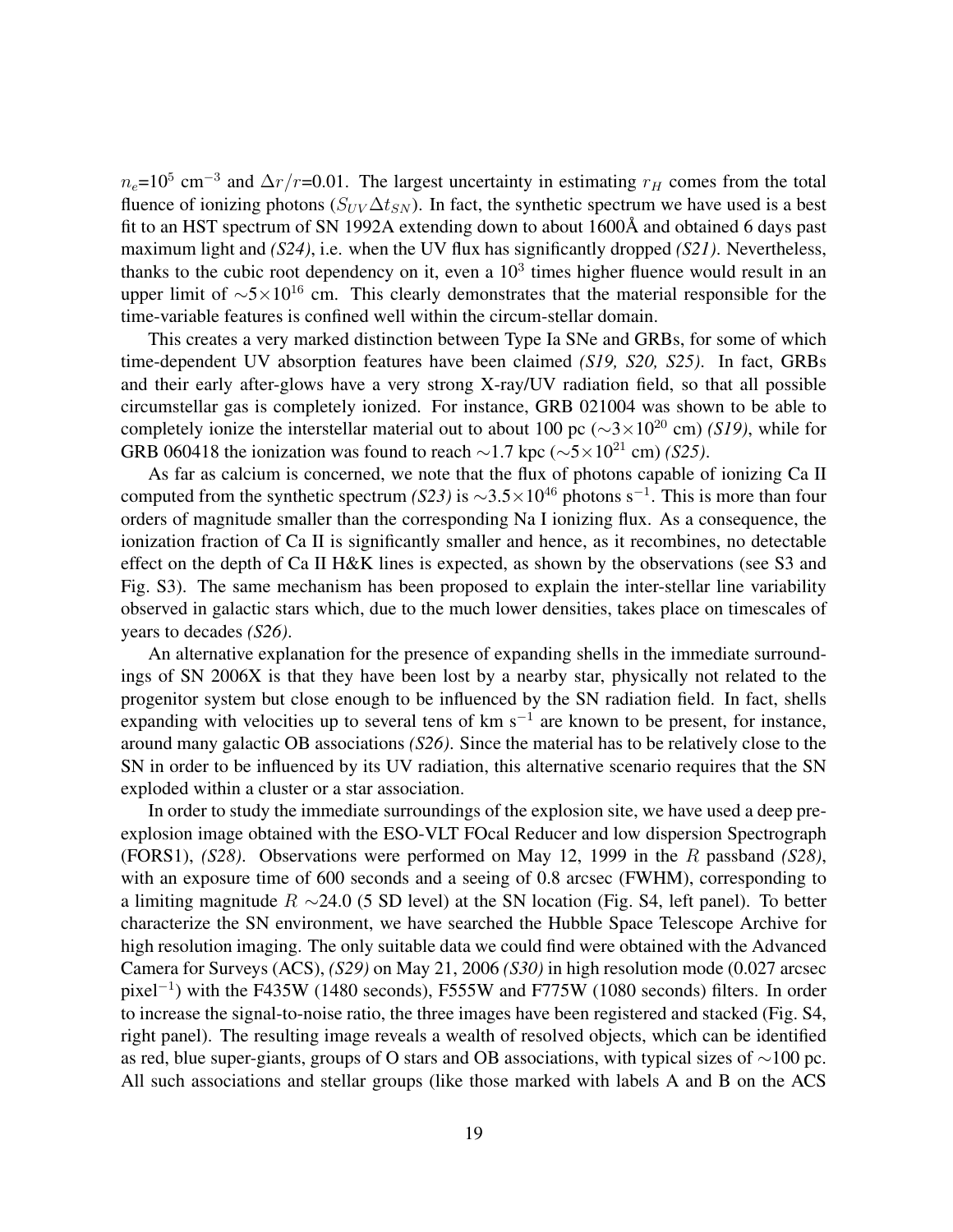

Figure S4: The host galaxy imaged before (left, VLT-FORS1) and after (right, HST-ACS) the explosion of SN 2006X. The field of view is  $26.5 \times 22.5$  arcsec for both images. The SN position in the FORS1 image is marked by a circle. The spatial scale on the ACS images is about 2.1 pc pixel<sup>−</sup><sup>1</sup> .

image) are clearly detected in the deep FORS1 image, which shows also some of the brightest single stars.

Unfortunately, the ACS image was obtained after the explosion, when the SN was still bright, and hence it is not possible to directly inspect the SN surroundings. Nevertheless, the presence of groups like that marked with A in Fig. S4 can be excluded. This is confirmed by the deep FORS1 pre-explosion image, which does not show any trace of stellar associations (like A) or even more compact groups (like B) at the SN location. This makes the presence of an isolated star losing material in the immediate vicinity of the SN progenitor system very unlikely.

### S5. Evidences of blue-shifted Na I absorption lines in other SNe Ia

Due to the large required exposure times, high resolution spectroscopy of SN Ia is rather rare. Additionally, since the main aim of those investigations was the study of the supposedly time-invariant inter-stellar medium, data were usually obtained on one single epoch around maximum light *(S31, S32)*. Only in recent times, with the advent of 8-10m class telescopes, multi-epoch high resolution spectroscopy has been performed, with the aim of detecting possible emission lines produced by the SN ejecta-CSM interaction *(S33, S34)*. Nevertheless, due to the underlying scientific driver of these projects, observations were carried out during the preand near-maximum phase, when the Na I D features are at their minimum intensity in SN 2006X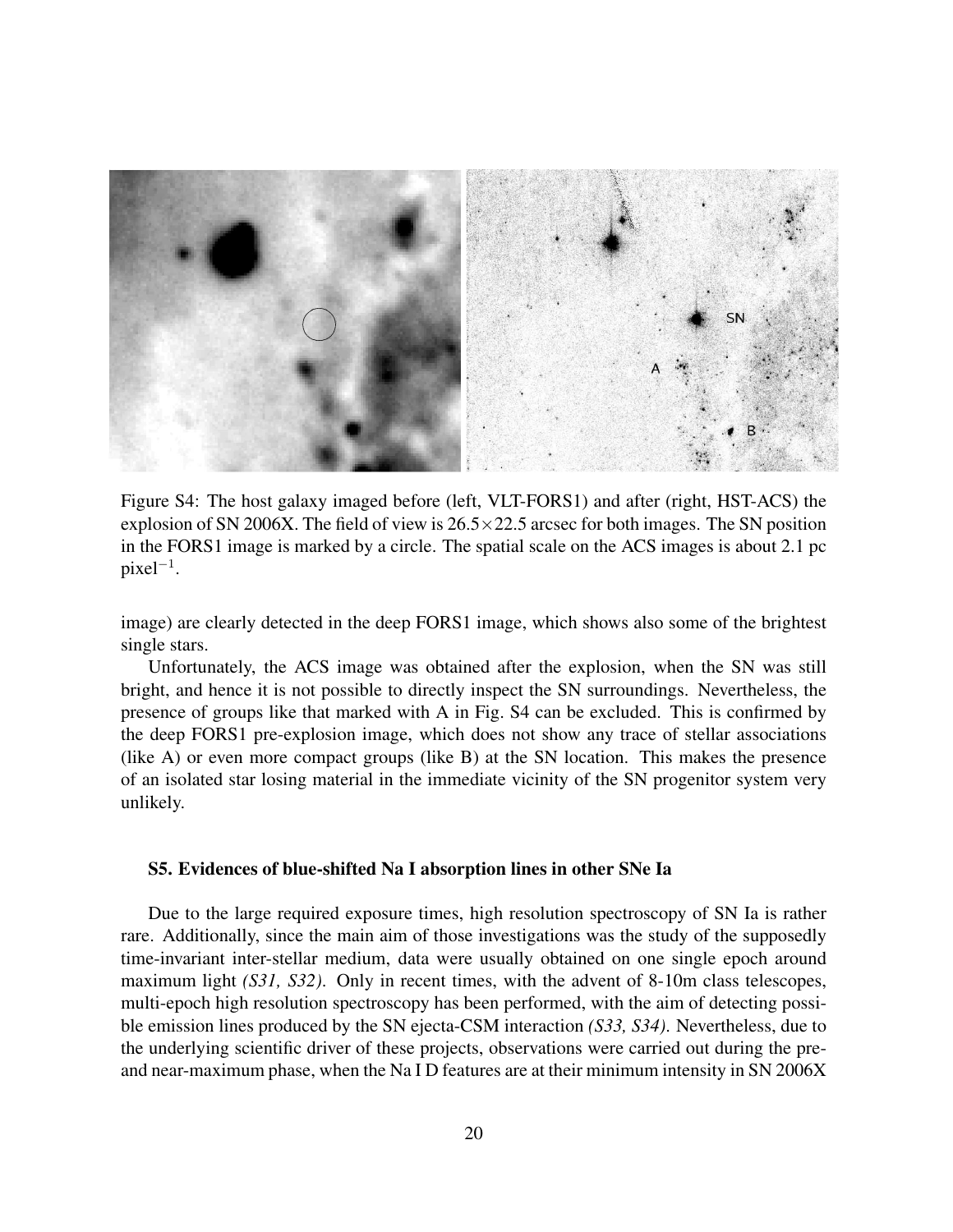(Fig. S1). For example, the spectra of SN 2001el, observed some days before maximum light, do not show any clear signs of Na I D blue components. Interestingly, they do show at least two blue components in the Ca II H profile at  $\sim$  −18 and −34 km s<sup>-1</sup> with respect to the deep Na I D absorption *(S33)*.

In the course of our long term nearby SN monitoring, we had the chance to obtain high resolution spectroscopy of two SN Ia, namely SN 1991T *(S35)* and SN 1998es *(S36)*. Both spectra are unpublished. SN 1991T was observed on Jun 08, 1991 (day +40) with the ESO 1.4m Coude Auxiliary Telescope (CAT) equipped with the Coude Echelle Spectrograph (S37), while the spectrum of SN 1998es was obtained on Nov 24, 1998 (day  $-1$ ) with the ESO 1.5m telescope equipped with the Fiber-fed Extended Range Optical Spectrograph *(S38)*. The Na I D line profiles of these two objects are remarkably similar to that of SN 2006X (Fig. S5). Besides a strong absorption, which is most likely generated within the disk of the host galaxy, some blue components are clearly visible.

To the best of our knowledge, the only other SN for which a data set somewhat similar to that of SN 2006X has been obtained is the core-collapse, Type IIn SN 1998S *(S39)*. High resolution spectroscopy of this object has revealed a number of Na I D components within the host galaxy, the bluest of which ( $v_h \sim -100$  km s<sup>-1</sup>) deepened significantly during the 19 days spanned by the two epochs available, implying a Na I column density increase of about 1 dex. This fact, together with the detection of time-evolving narrow H and He P-Cyg profiles at the same Na I velocity, was interpreted as a signature of the outflows from the super-giant progenitor of SN 1998S, arising in a dense shell, expanding at about 50 km s<sup>−</sup><sup>1</sup> *(S39, S40)*.

#### S6. The CSM structure around SN 2006X: swept-up nova shells?

A possible interpretation of the distinct features in the CSM is that they arise in the remnant shells of successive novae *(S41)*. The recurrent ejection of a few  $10^{-7}$  M<sub>o</sub> of H at velocities of  $\sim$ 4000 km s<sup>-1</sup> can create dense shells in the slow moving material released by the companion, evacuating significant volumes around the progenitor system *(S42)*. This explanation requires that the high-velocity nova ejecta have, by sweeping up the stellar wind of the donor star, been slowed down to speeds several times lower than the asymptotic shell velocities seen, for instance, in RS Ophiuchi, i.e.  $\sim 300 \,\mathrm{km \, s^{-1}}$  (S43, S44). For SN 2006X, if we assume that the observed shells have all been swept up in the energy-conserving phase *(S45)*, and if we take an upper limit of the wind-mass loss rate from the companion,  $\hat{M}_{wind}$ , as  $10^{-7} M_{\odot}$  yr<sup>-1</sup> from the radio observations, we obtain an upper limit on the mass ejected in each nova outburst:

$$
M_{\text{nova}} < 2 \times 10^{-8} \, M_{\odot} \frac{\dot{M}_{\text{wind}}}{10^{-7} M_{\odot} \, \text{yr}^{-1}} \left(\frac{V_{\text{shell}}}{75 \, \text{km s}^{-1}}\right)^2 \left(\frac{V_{\text{nova}}}{1000 \, \text{km s}^{-1}}\right)^{-2} \frac{\Delta t_{\text{nova}}}{10 \, \text{yr}},\tag{S3}
$$

where M and V refer to mass and velocity, and the subscripts nova and shell refer to the mass ejected in each nova outburst and the shell formed as the nova ejecta sweep up the wind, whilst  $\Delta t_{\text{nova}}$  represents the nova recurrence time.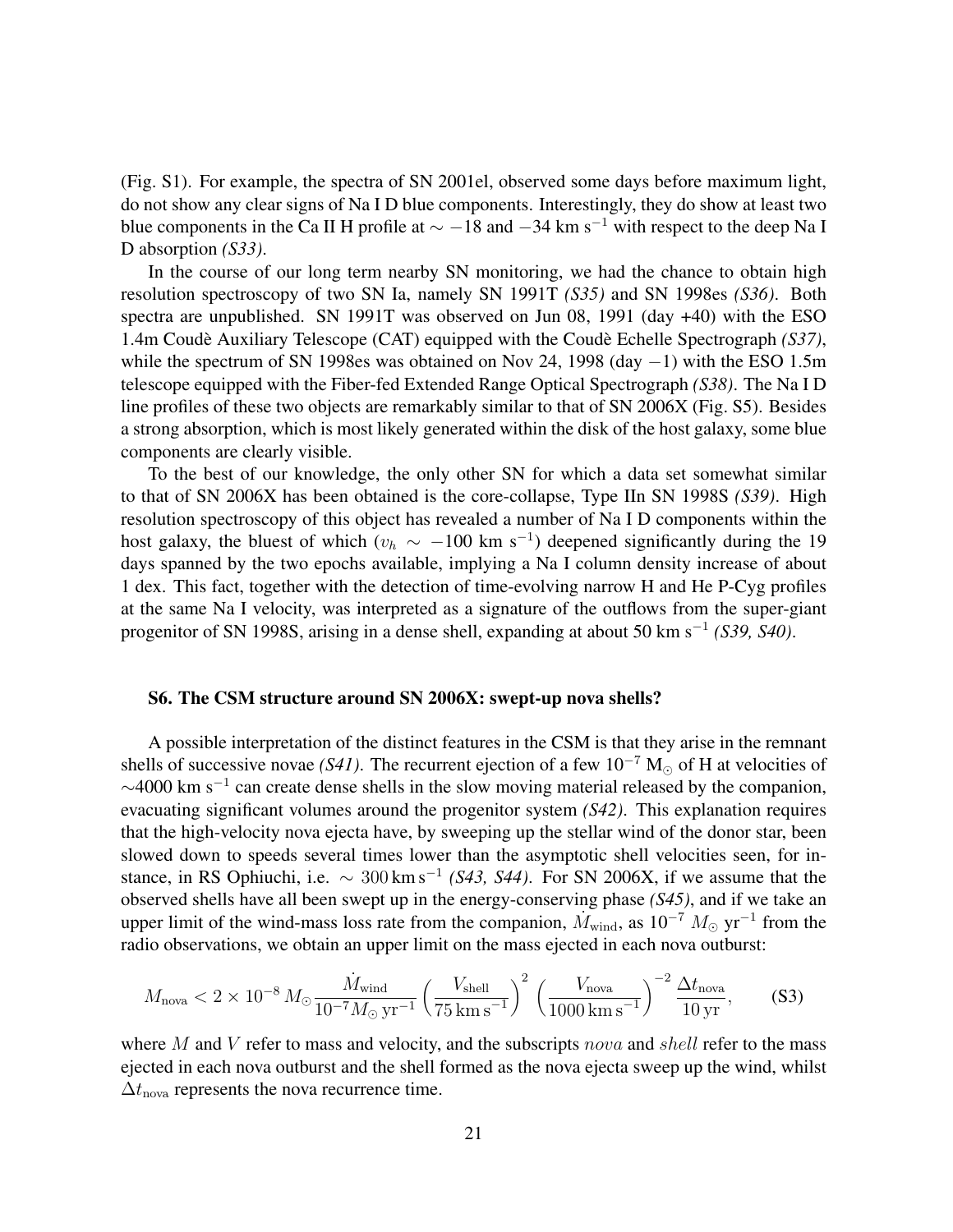

Figure S5: Comparison between the Sodium  $D_2$  line profiles for three SN Ia: 1991T (upper), 1998es (middle) and 2006X (lower). For the sake of clarity, spectra have been arbitrarily shifted in the horizontal direction in order to place the center of the strongest  $D_2$  component at zero velocity.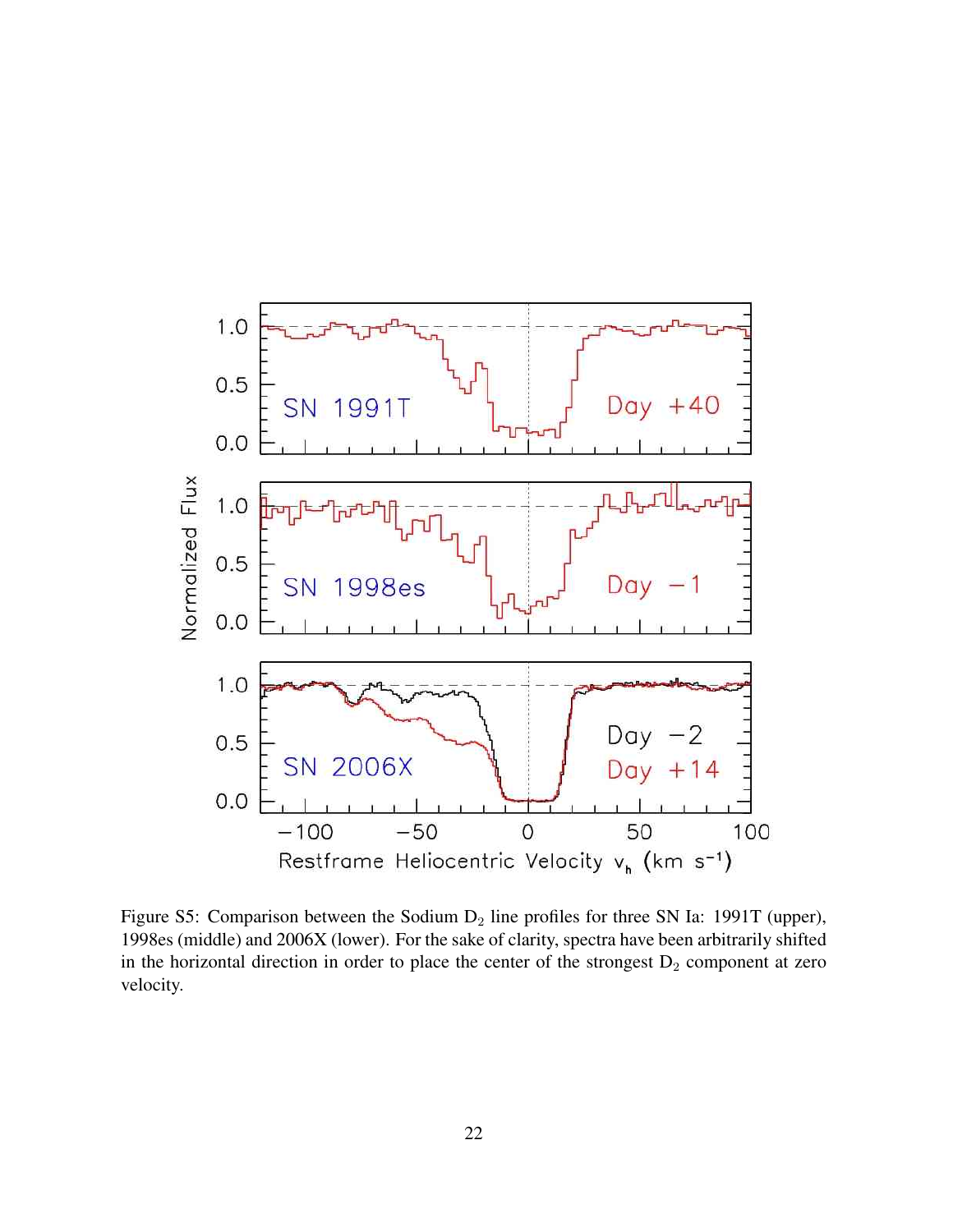Although this value is around an order of magnitude smaller than might be expected from recent nova calculations, we note that the ejecta mass is a steeply decreasing quantity as the white dwarf approaches explosion *(S41, S46)*. In addition, the estimate above assumes that the wind from the companion is spherically symmetric. If the wind is concentrated towards the orbital plane, and if we are observing the shell structure close to the orbital plane, the shells in our lineof-sight would be slowed down more than in the spherically symmetric case. The discrepancy would be further reduced if the nova shell is mainly slowed down in the momentum-conserving phase rather than the energy-conserving phase, which is made more likely in this asymmetric case where the mass is concentrated in the orbital plane. Exactly such an axisymmetric geometry and rapid deceleration is suggested by recent observations of RS Oph *(S47)*.

Indeed, the fact that there is neutral Na around the progenitor of SN 2006X requires cool material and suggests that the shell must have cooled down sufficiently and be in the momentumconserving phase.

If the recurrent nova interpretation requires an aspherical geometry, then this implies that the apparent shell structure with the velocities we have observed would only be seen in SNe Ia which are observed close to the orbital plane of the system. This may be a useful future discriminant for this model. We also suggest that this interpretation is made more satisfying if the loss of the strong Na line at  $\sim$ 40 km s<sup>-1</sup> (components C and D in Fig. 2) is due to the interaction of the supernova ejecta with that nova shell, as that places a useful scale on the distance of the shell from the supernova. As a typical SN velocity of  $\sim 10^4$  km s<sup>-1</sup> is some 250 times faster than the shell, the interaction after 1 month corresponds to a recurrence time of  $\sim$ 25 yr, which is a plausible value. The actual recurrence time could well be less, as that shell is not guaranteed to be the innermost shell, merely the innermost visible one.

As a check on the consistency of this model, we can combine our inferred electron density of  $n_e \sim 10^5$  cm<sup>-3</sup> with the dimensions of the nova shell to produce an estimate of the mass of the shell:

$$
\left(\frac{M_{\text{shell}}}{M_{\odot}}\right) \sim 1.0 \times 10^{-7} \left(\frac{0.1}{X}\right) \left(\frac{\Delta r}{10^{13} \text{ cm}}\right) \left(\frac{n_{\text{e}}}{10^5 \text{ cm}^{-3}}\right) \left(\frac{r_{\text{shell}}}{10^{15} \text{ cm}}\right)^2, \tag{S4}
$$

where, somewhat arbitrarily, we have taken a shell thickness ( $\Delta r$ ) that is ~ 1% of the radius of the shell. Our greatest uncertainty is probably contained within the ionisation fraction  $X$ , which is needed to obtain the mass per free electron, though the quadratic dependence on  $r_{\text{shell}}$ alone leads to considerable uncertainty in the estimate of  $M_{shell}$ . Note that we have assumed the shell is spherical; a wind concentrated in the equatorial plane may be  $\sim 10$  times less massive.

If we assume that the mass in the shell is dominated by mass swept up from the wind (i.e.  $M_{wind} \gg M_{nova}$ ) and then take the shell radius to be the product of the recurrence time and shell velocity we can write:

$$
\left(\frac{\dot{M}_{\text{wind}}}{M_{\odot}/\text{yr}}\right) \sim 2.5 \times 10^{-8} \left(\frac{0.1}{X}\right) \left(\frac{\Delta r}{10^{13} \text{ cm}}\right) \left(\frac{n_{\text{e}}}{10^5 \text{ cm}^{-3}}\right) \left(\frac{v_{\text{shell}}}{50 \text{ km/s}}\right)^2 \left(\frac{\Delta t_{\text{nova}}}{10 \text{ yr}}\right), (S5)
$$

The wind loss rate derived in this way is consistent with our expectation in Equation S3.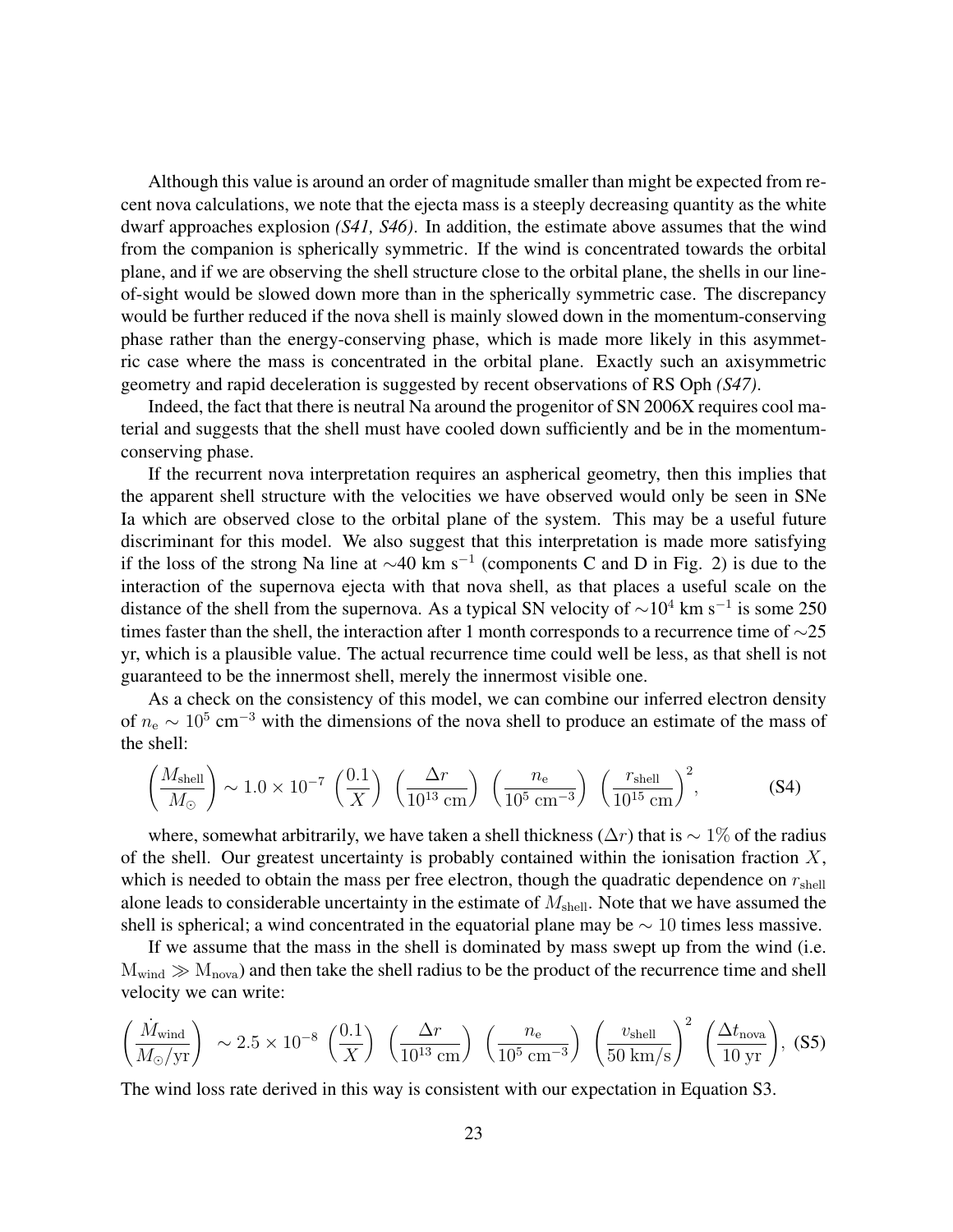#### References

- S1. H. Dekker *et al.*, *Proc. SPIE* 4008, 534 (2000).
- S2. S. Vogt *et al.*, *Proc. SPIE* 2198, 362 (1994).
- S3. P. Ballester *et al.*, *The Messenger* 101, 31 (2000).
- S4. R.J. Rand, *Astrophys. J.* 109, 2444 (1995).
- S5. VPFIT has been developed by R.F. Carswell and can be freely downloaded at [http://www.ast.cam.ac.uk/](http://www.ast.cam.ac.uk/~rfc/vpfit.html)∼rfc/vpfit.html
- S6. K. Krisciunas, private communication.
- S7. L. Ferrarese *et al.*, *Astrophys. J.* 464, 568 (1996).
- S8. The Very Large Array telescope of the National Radio Astronomy Observatory is operated by Associated Universities, Inc. under a cooperative agreement with the National Science Foundation.
- S9. P. Chandra, R. Chevalier, F. Patat, *ATel* 954 (2006).
- S10. N. Panagia *et al.*, *Astrophys. J.* 469, 396 (2006).
- S11. R. Quimby, P. Brown, C. Gerardy, CBET 421 (2006).
- S12. S. Benetti *et al.*, *Mon. Not. R. Astron. Soc.* 348, 261 (2004).
- S13. B. Canzian, R.J. Allen, *Astrophys. J.* 479, 723 (1997).
- S14. L.M. Hobbs, *Astrophys. J.* 191, 381 (1974).
- S15. J.T. Lauroesch, A.P.S. Crotts, J. Meiring, P. Kulkarni, D.E. Welty, D.G. York, CBET 421 (2006).
- S16. R.M. Crutcher, *Astrophys. J.* 288, 604 (1985).
- S17. D.M. Meyer, M. Jura, *Astrophys. J.* 297, 119 (1985).
- S18. L. Wang, D. Baade, F. Patat, J.C. Wheeler, *CBET* 396 (2006).
- S19. D. Lazzati, R. Perna, J. Flasher, V.V. Dwarkadas, F. Fiore, *Mon. Not. R. Astron. Soc.* 372, 1791 (2006).
- S20. H. Hao *et al.*, *Astrophys. J.* 659, L99 (2007).
- S21. N. Panagia, *Supernova 1987A: 20 Years after: Supernovae and Gamma-Ray Bursters*, S. Immler, R. Mc-Cray and K.W. Weiler, Eds. (AIP Conf. Proc., 2007), in press; preprint available online [\(http://arxiv.org/abs/0704.1666\)](http://arxiv.org/abs/0704.1666).
- S22. D.A. Verner, G.J. Ferland, K.T. Korista, *Astrophys. J.* 465, 487 (1996).
- S23. W.A. Pauldrach *et al.*, *Astron. Astrophys.* 312, 525 (1996).
- S24. R.P. Kirshner *et al.*, *Astrophys. J.* 415, 589 (1993).
- S25. P.M. Vreeswijk *et al.*, *Astron. Astrophys.*, in press; preprint available online [\(http://arxiv.org/pdf/astro](http://arxiv.org/pdf/astro-ph/0611690)[ph/0611690\)](http://arxiv.org/pdf/astro-ph/0611690).
- S26. I.A. Crawford, *Mon. Not. R. Astron. Soc.* 328, 1115 (2001).
- S27. I. Appenzeller *et al.*, *The Messenger* 94, 1 (1998).
- S28. Data were obtained with ESO Telescopes at the Paranal Observatory under programme ID 063.H-0650(A), P.I. B. Leibundgut.